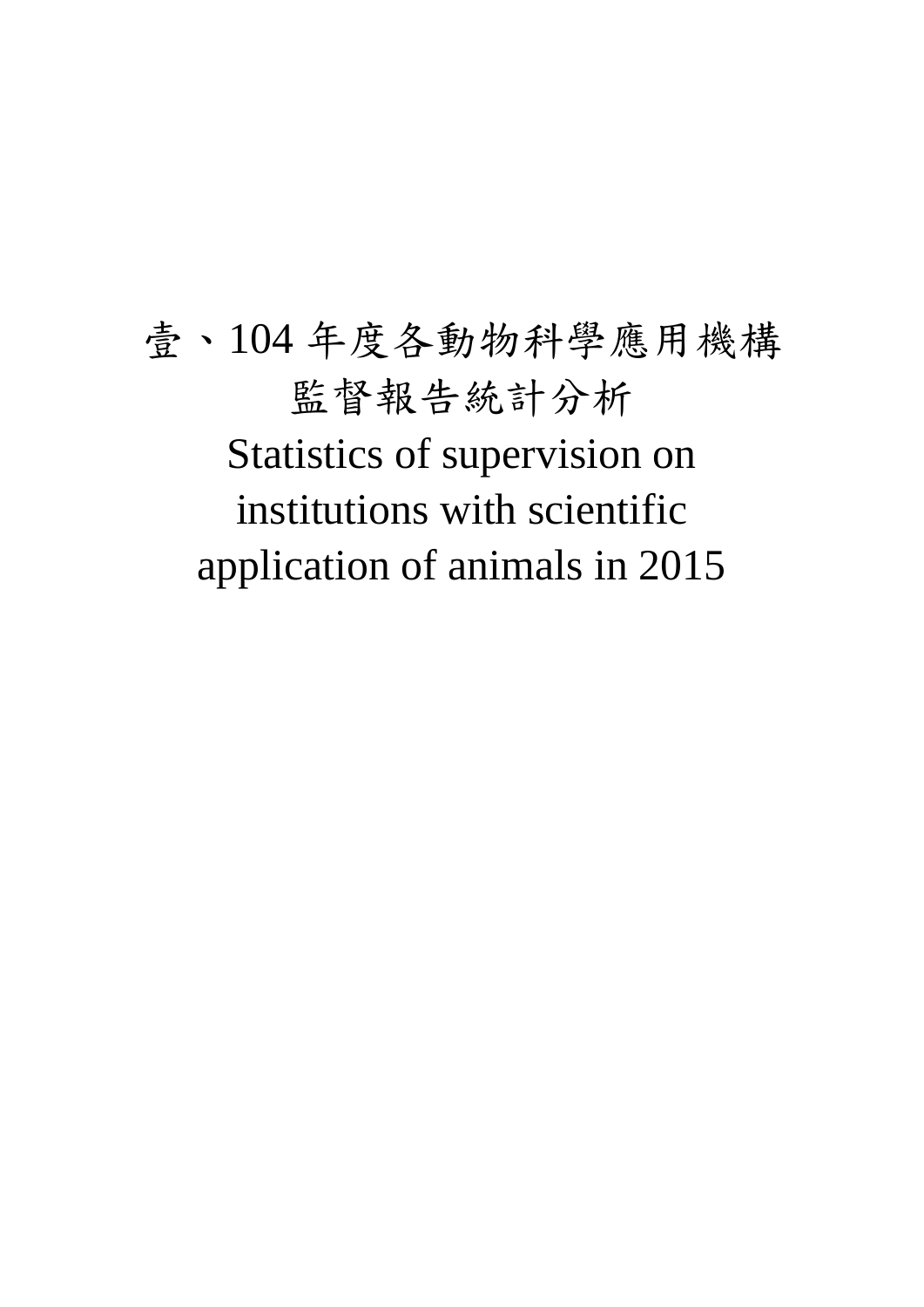#### 一、編輯與統計簡述

行政院農業委員會(以下簡稱農委會)為落實國內實驗動物的人道管理 及動物福祉,每年依據國內動物科學應用機構(係指科學應用目的而飼養或 管領的脊椎動物)使用實驗動物的概況,以及動物科學應用機構實地監督查 核結果,編製成實驗動物人道管理年報,供後續監督管理及各機構參考。年 報內所引用資料為國內執行動物科學應用並依法設置實驗動物照護及使用 委員會或小組(以下簡稱照護小組)的機構,於每年度結束後(隔年3月底前) 函報農委會備查的監督報告內容,並記錄動物科學應用機構實地查核結果。

本年報內容主要包含兩大部分:第一部分為 104 年度國內各機構執行 實驗動物科學應用狀態分析,以及 96~104 年度實驗動物使用情形統計分析, 所採用的資料為各機構照護小組依照動物保護法(以下簡稱動保法)規定要 求所報送之年度監督報告內容。第二部分則為 104 年度實驗動物科學應用 機構實地查核結果,此部分為使內容與年報年度及第一部分之「國內各機構 執行實驗動物科學應用狀態分析 | 年度一致, 自本年度起調整, 該部分資料 乃委請外部查核小組總召集人洪昭竹博士綜合各受查機構的實地查核結果 與建議進行總評,而為確保各受查機構內部業務的隱私權,僅附上查核結果 一覽表。

本年度全國進行動物科學應用機構的數量較前一年度略減,但動物設 施房舍規模變動不大。依據協會彙整各機構報送農委會的監督報告資料顯 示,至104年度止,依動保法規定備查設置照護小組的機構計有 215 家, 較 103 年度之 218 家少了 3 家。若以機構類別區分(圖 1), 其中「專科以上 學校 的數量占全國機構總數三分之一以上(33%),其次為「試驗研究機構」 佔 29%,其他依序為「醫院」(13%)、「動物藥品工廠」(9%)、「藥物工廠」 (6%)、「生物製劑工廠」(6%)及「其他」(4%)。

若以動物設施規模大小進行分類分析(表 2、圖 2),國內各機構所擁有 的「陸棲類封閉型」設施,無論在總面積及房舍總數都遠超過「陸棲類開放

5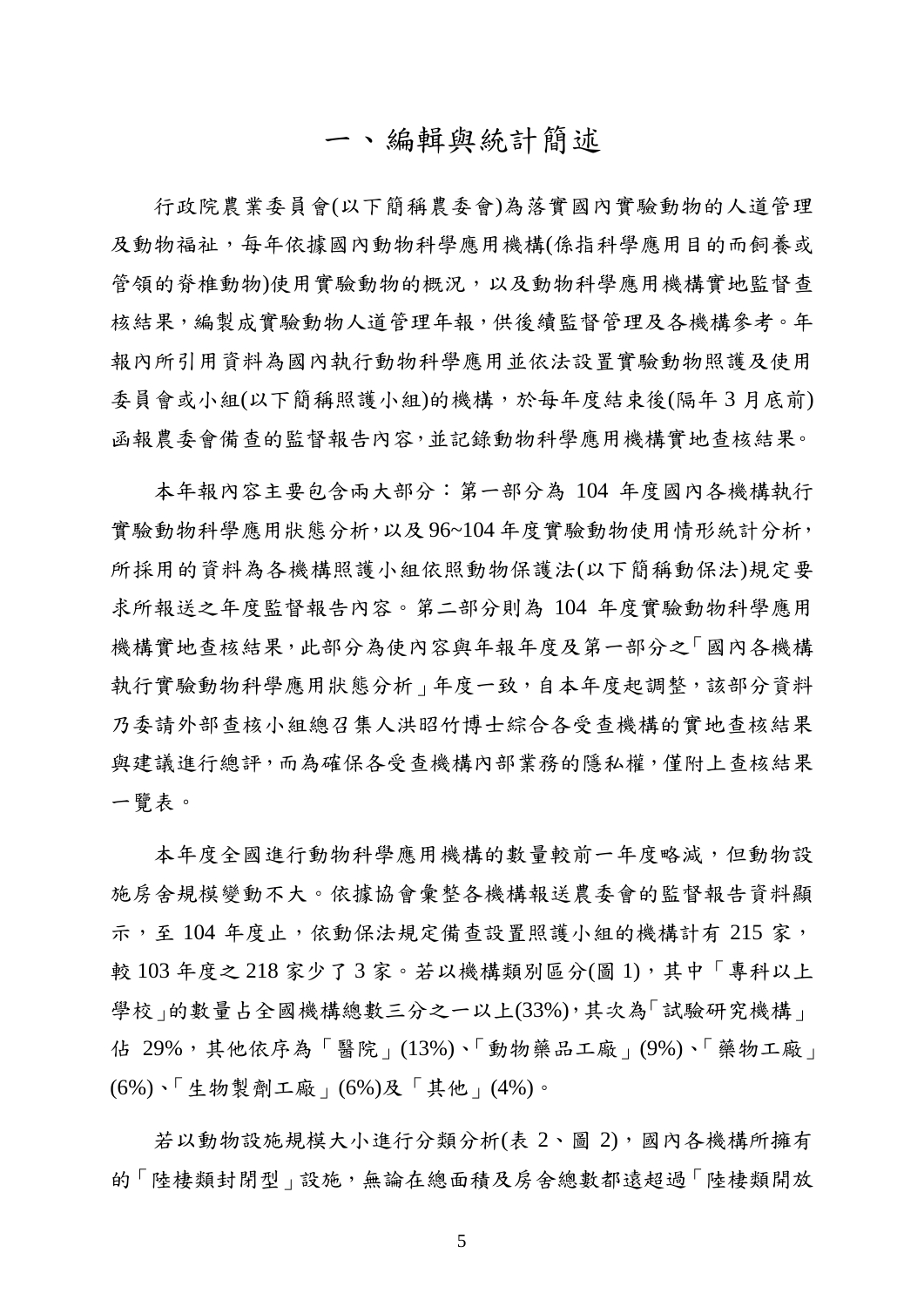型」及「水棲類」。「陸棲類封閉型」中又以「試驗研究機構」及「專科以上 學校 | 2 類機構所佔有的面積最大(表 3)。動物房舍規模若以機構類別進行 分類,「試驗研究機構」所佔的面積 180,367 m<sup>2</sup>為最大,其次依序是「專科 以上學校」59,331m<sup>2</sup>、「醫院」14,365 m<sup>2</sup>、「其他」9,471 m<sup>2</sup>,「生物製劑製藥 廠」2,649m<sup>2</sup>,其餘2類別機構的面積總計皆不足 2,000 m<sup>2</sup>(表 3)。以實際大 小來看,國內約有44%的機構所擁有的實驗動物設施規模在 100 m<sup>2</sup> 以下或 不具動物設施,其中 100 m<sup>2</sup> 以下者為 35%;其餘分別為 100~500 m<sup>2</sup>(25%)、  $501 - 1,000 \text{ m}^2 (9\%) \cdot 1,001 - 3,000 \text{ m}^2 (11\%) \cdot 3,001 - 5,000 \text{ m}^2 (5\%) \cdot 5,001 - 10,000$ m<sup>2</sup> (3%)與大於 10,001(含) m<sup>2</sup> 的機構(3%),另有 9%之機構並無設置動物房 舍 (表 4、圖 4),未設置動物房舍之機構主要以使用其他機構之動物房舍飼 養動物或委託飼養為主,更有是委託其他機構進行試驗計畫。

104 年度各機構「實驗動物照護及使用委員會或小組」共完成 8,566 件 動物實驗案件審查,較前一年度 7,443 件申請案件數增加 15%。而依計畫書 之類別分類則包括醫學研究類5,827件(68%)、藥物及疫苗類1,544件(18%)、 健康食品類 465 件(5%)、農業研究類 341 件(4%)、教學訓練 165 件(2%)及 其他 224 件(3%)(表 5、圖 5),顯示國內使用實驗動物的目的主要應用於醫 學研究,以及藥物及疫苗生產。另,依據「實驗動物照護及使用委員會或小 組設置及管理辦法」規定,照護委員會或小組成員應包括獸醫師或經中央主 管機關指定之動物實驗管理訓練合格之專業人員,且應每三年至少接受一 次訓練,以期待實驗動物在試驗過程中受到良好的照顧及管理,依據 104年 各機構「照護委員會或小組」成員具有符合受訓資格或聘請獸醫師擔任委員 之情形進行分析,215 家機構照護委員會或小組成員具有獸醫師資格或受訓 合格之專業人員者達 93% (表 6、圖 6)。另,雖然國內未規定一定要配置獸 醫師擔任委員,但目前國際趨勢已要求獸醫師協助實驗動物管理,而國內目 前聘有獸醫師擔任委員情形,發現 215 家機構中聘有獸醫師者為 115 家 (53%),約佔 5 成以上 (表 6、圖 6),將持續推廣機構聘任專業獸醫師擔任 照護委員會或小組成員,以落實實驗動物人道管理。

6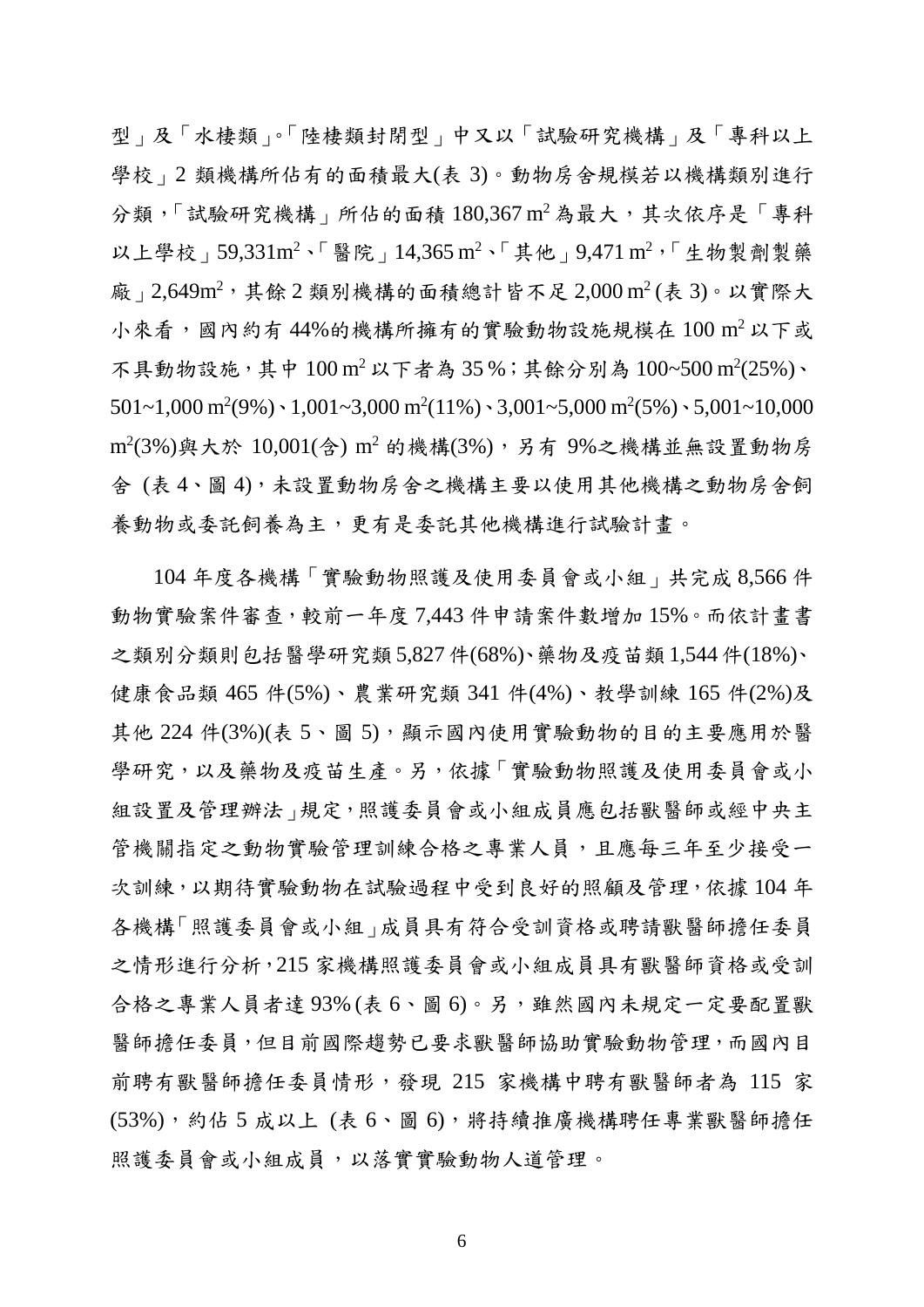而就實驗動物的使用量而言, 104 年度為 1,589,310 隻,較前一年度 (1,266,382 隻)增加約 26%,其中魚類使用量較前一年度增加 98%占大宗。 104 年度使用動物量較大的 2 種機構類別分別為「專科以上學校」及「試驗 研究機構」,共佔了總體使用量之 92% (表 7、圖 7)。

104 年度使用量最大的前 2 種動物別,分別是魚類(46%)及囓齒類動物 (43%)(表 8)。其中魚類使用了 729,186 隻(不含魚胚 65,386 隻)居多,其次為 囓齒類 678,520 隻,囓齒類中小鼠為 555,364 隻(82%)、大鼠 108,709 隻(16%) 及其他鼠類 14,447 隻(2%)(表 8、圖 8)。而魚類中又以斑馬魚 371,502 隻(46 %)、石斑魚 145,871 隻(18%)為主(表 9),104 年度魚類的使用量大幅增加 (98%),主要為行政院環境保護署環境檢驗所規定環境毒理試驗增加生物急 毒毒性測試,以及近年來研究基因與發展生物學的研究模型使用斑馬魚或 魚胚作為實驗動物。另,針對犬、貓、猿猴動物使用情形,104 年度犬使用 數量為 1,084 隻,但其中有750 為動物醫院或診所之門診所抽出血液進行研 究,並未對動物進行侵入性手術,且由飼主當日攜回;貓則全數(425隻)由 門診病例中進行研究,動物由飼主攜回;有關猿猴部分,104 年度共使用 45 隻,其中 24 隻為野外研究,捕抓後放回原處,實際使用飼養動物進行實驗 隻猿猴僅 21 隻,使用數量已較前一年度減少 50%。

依照我國動保法的規定,機構所使用的實驗動物於科學應用後,應立即 檢視實驗動物的狀況,如其已失去部分肢體器官或仍持續承受痛苦,而足以 影響其生存品質者,應立即以產生最少痛苦的方式將動物施以人道的安樂 死處置。從 104 年度統計的報表資料顯示,各機構所採用的實驗動物安樂 死方式變異不大,以囓齒類動物而言,其中以化學性方式進行安樂死者佔 52% (445,889 隻)(表 10), 又以 CO<sub>2</sub> 吸入性佔多數(表 12); 而以物理性方式 進行者佔 77,812(9%),物理性方式包括麻醉後頸椎脫臼、麻醉後放血及頸椎 脫臼等(表 11)。。而魚類較常使用的安樂死方式化學性為麻醉劑浸浴性 69,408 隻(44%) (表 14),其中有 3,655 隻魚類是以物理性冰凍法進行安樂死 (表 11),不符合目前國際趨勢,仍有改善空間。104 年度使用於實驗動物的

7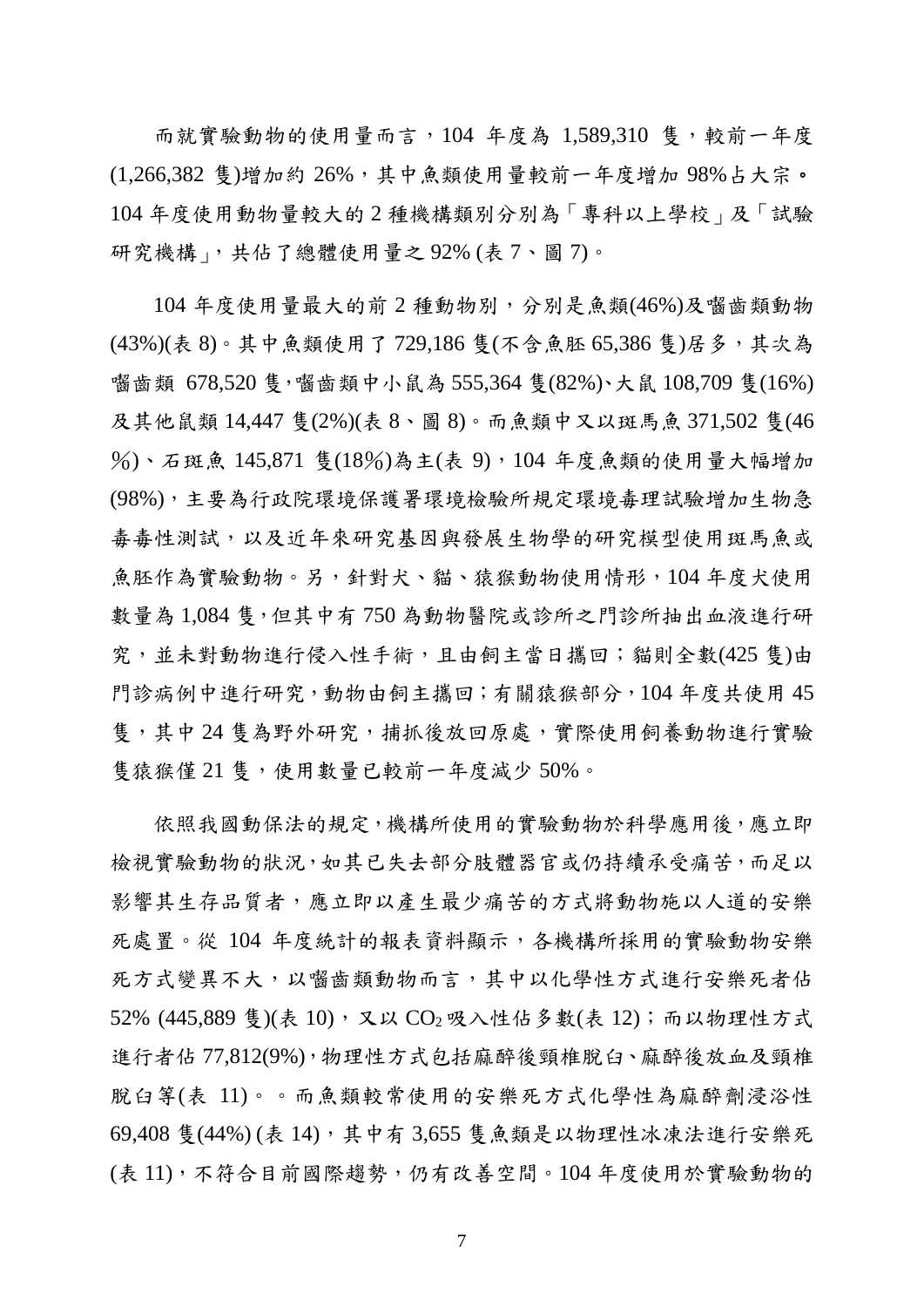各式安樂死方法的統計數字資料,協會已依類別分項統計,並列於附表 10~14,俾供未來研發更先進與更符合人道及動物福祉的安樂死的參考。

另,表 15~21、圖 9~15 彙整自 96 年至 104 年間各動物科學應用機構所 提報的監督報告彙整實驗動物使用量及死亡數,包括所有實驗動物、醫齒類 動物、兔子、犬、貓、猿猴及魚類等類別,可以看出動物使用量之趨勢。

實驗動物品種及使用數量,取決於多重因素,包括國際趨勢、研究經費 來源、市場動物供需情形、相關法規規範的要求等因素,農委會為了解及管 理國內實驗動物的科學應用及人道管理情形,將持續針對動物科學應用機 構所提報的監督報告內容進行趨勢分析,以了解國內實驗動物的應用是否 以符合實驗動物 3R 精神、並增進動物福祉的推廣成效。

總編輯 沈永銘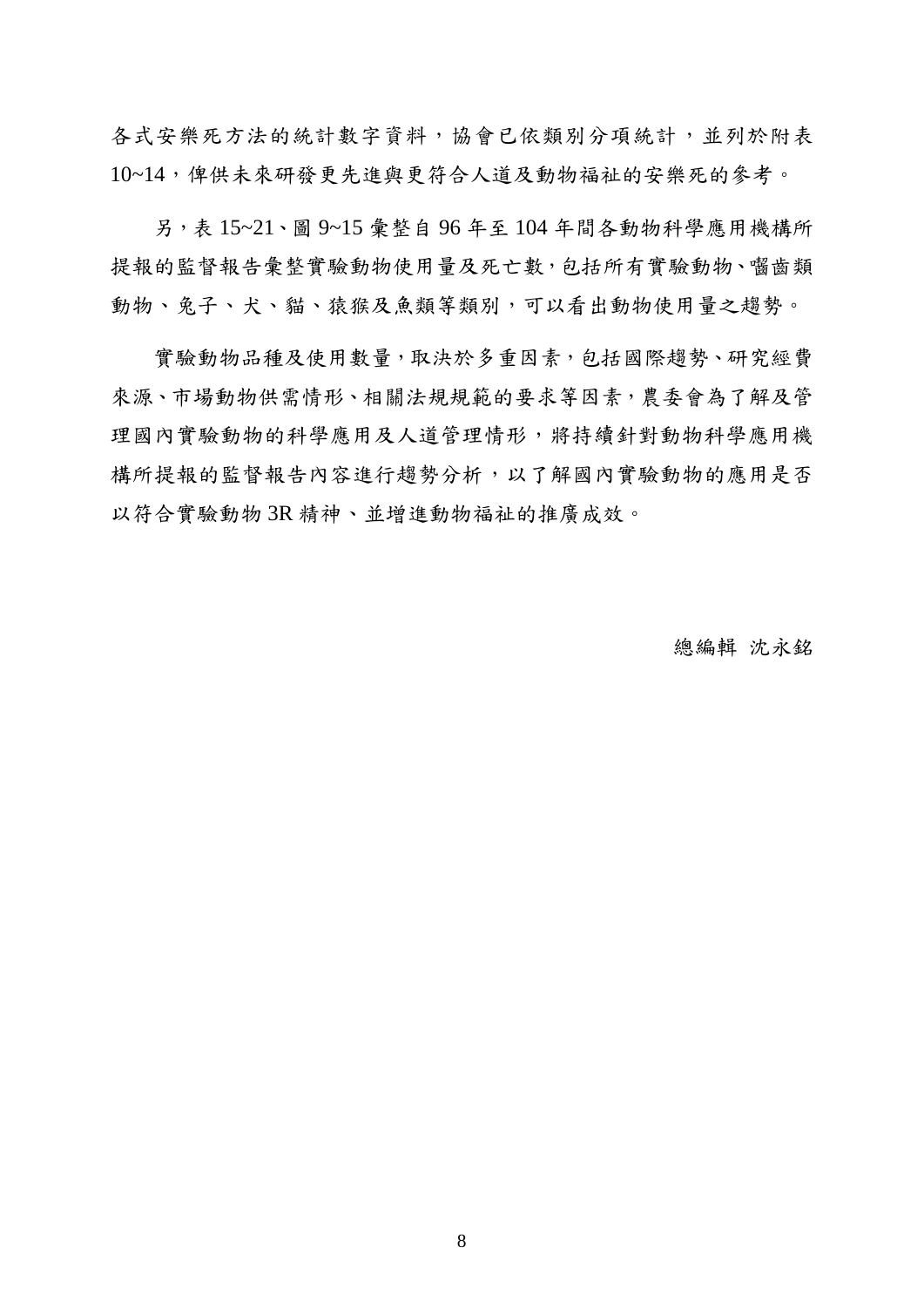# 二、統計圖表(Tables and Figures)

#### 表**1**、各動物科學應用機構類別及數量

#### Table 1. Types and numbers of the scientific institutions

| 機構類別/Types of institution    | 機構數量/Numbers | 百百分比(%) Percentage |
|------------------------------|--------------|--------------------|
| 專科以上學校                       | 71           | 33                 |
| Universities/Colleges        |              |                    |
| 動物用藥品廠                       | 19           | 9                  |
| Animal drug componies        |              |                    |
| 藥物工廠                         | 12           | 6                  |
| Pharmaceutical componies     |              |                    |
| 生物製劑製藥廠                      | 12           | 6                  |
| Biotechnology companies      |              |                    |
| 醫院                           | 28           | 13                 |
| Hospitals                    |              |                    |
| 試驗研究機構                       | 64           | 29                 |
| <b>Research institutions</b> |              |                    |
| 其他                           | 9            | 4                  |
| Others                       |              |                    |
| 合計                           | 215          | 100                |
| Total                        |              |                    |



# 圖 **1**、各動物科學應用機構類別分布。

Figure 1. Distribution of different types of the scientific institutions.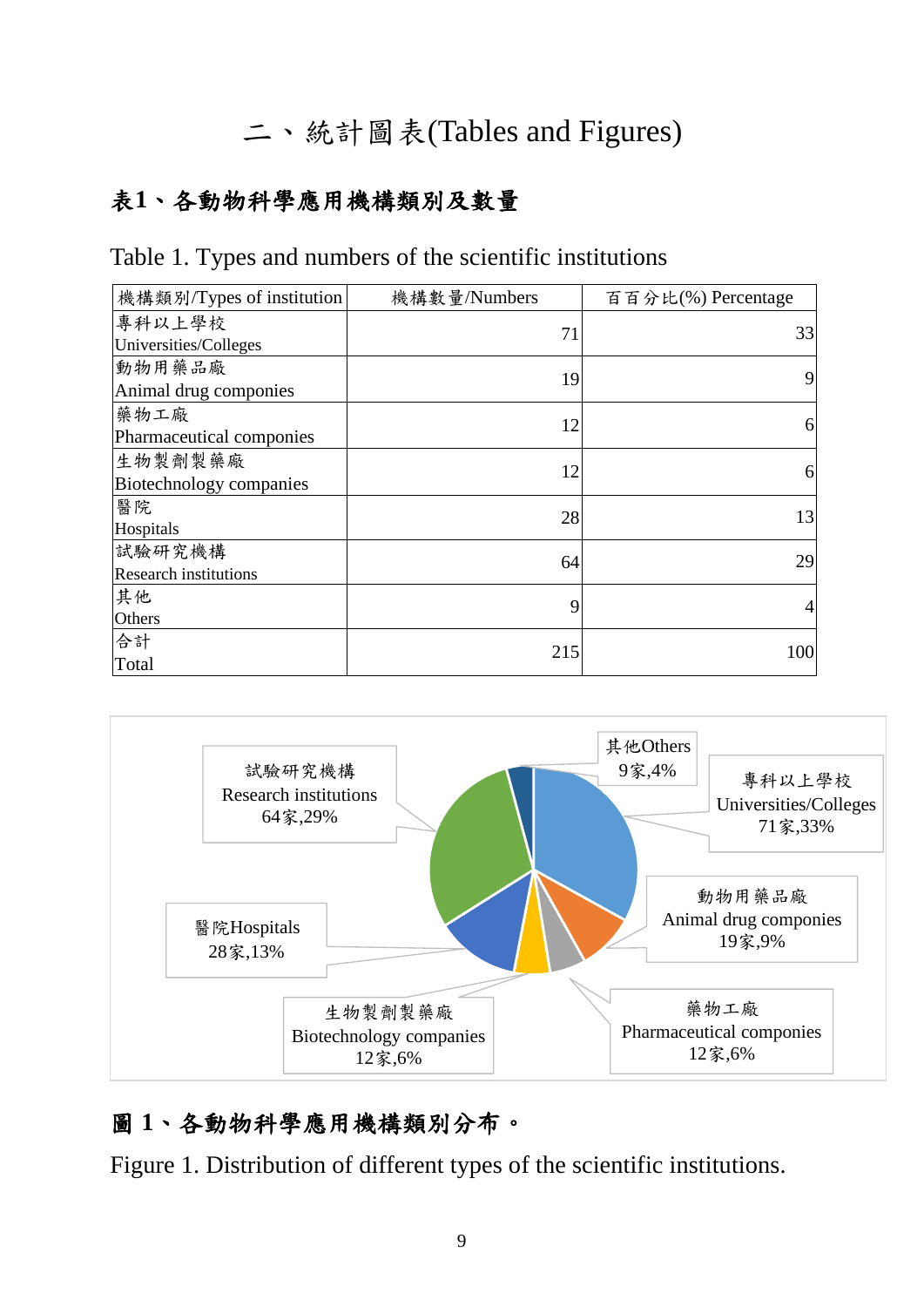## 表 **2**、動物科學應用機構之實驗動物房舍類型、數量與面積

Table 2. Numbers and area of different types of the animal facilities

| 面積與房舍數<br><b>Areas and Numbers</b> |                    | 面積/Areas             | 房舍數/Numbers          |                      |  |  |
|------------------------------------|--------------------|----------------------|----------------------|----------------------|--|--|
| 動物房舍類型<br>Types of animal house    | 平方公尺<br>$\rm /m^2$ | 百分比(%)<br>Percentage | 數量<br><b>Numbers</b> | 百分比(%)<br>Percentage |  |  |
| 陸棲封閉型<br>Terrestrial closed        | 155,623            | 58                   | 383                  | 70                   |  |  |
| 陸棲開放型<br>Terrestrial open          | 69,732             | 26                   | 78                   | 14                   |  |  |
| 水棲類<br>Aquatic                     | 43,061             | 16                   | 86                   | 16                   |  |  |
| 合計<br>Total                        | 268,416            | 100                  | 547                  | 100                  |  |  |

備註:陸棲封閉型:陸棲性動物居住之封閉式空間。 陸棲開放型:陸棲性動物居住之開放式空間。 水棲類:水棲性動物居住之封閉或開放式空間。



動物房舍類型

#### 圖 **2**、動物科學應用機構之動物房舍類型分布。

Figure 2. Distribution of different types of the animal facilities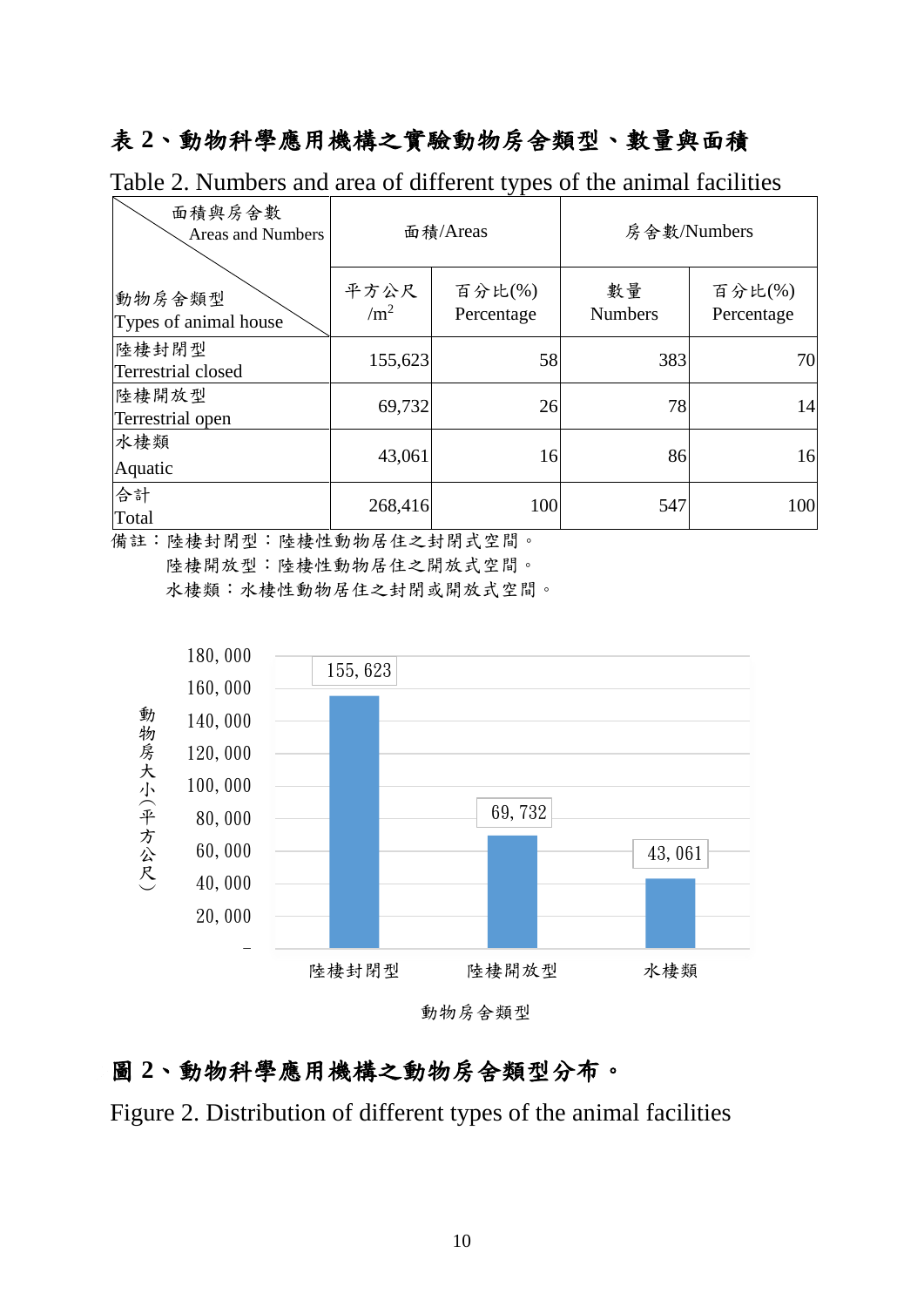# 表 **3**、各類別動物科學應用機構動物房舍面積

Table 3. Area of the animal facilities

單位:平方公尺/m<sup>2</sup>

| 機構類別                      | 專科以上                | 動物用       | 藥物工廠           | 生物製劑製醫院       |           | 試驗研         | 其他         | 合計        |
|---------------------------|---------------------|-----------|----------------|---------------|-----------|-------------|------------|-----------|
| Type of                   | 學校                  | 藥品廠       | Pharmaceutical | 藥廠            | Hospitals | 究機構         | Others     | Total     |
| institutions              | Universities Animal |           | companies      | Biotechnology |           | Research    |            |           |
| 動物                        | /Colleges           | drug      |                | companies     |           | institutons |            |           |
| 房舍類別                      |                     | companies |                |               |           |             |            |           |
| Types of animal           |                     |           |                |               |           |             |            |           |
| houses                    |                     |           |                |               |           |             |            |           |
| 陸棲封閉式                     | 49,032              | 1,025     | 1,172          | 2,352         | 14,365    | 78,316      | 9,361      | 155,623   |
| <b>Terrestrial closed</b> | $(31\%)$            | $(1\%)$   | $(1\%)$        | $(2\%)$       | $(9\%)$   | $(50\%)$    | (6%)       | $(100\%)$ |
| 陸棲開放式                     |                     |           |                |               |           |             |            |           |
| Terrestrial opened        | 4,620               |           | 20             |               |           | 65,092      |            | 69,732    |
| 水棲類                       | 5,679               |           |                | 297           |           | 36,959      | <b>110</b> | 43,045    |
| Aquatic                   |                     |           |                |               |           |             |            |           |
| 合計                        | 59,331              | 1,025     | 1,192          | 2,649         | 14,365    | 180,367     | 9,471      | 268,400   |
| Total                     |                     |           |                |               |           |             |            |           |



# 圖 **3**、各類別動物科學應用機構房舍總面積分布**(**陸棲封閉式**)**。

Figure 3、Distribution of total area of the animal facilities in different institutions (terrestrial close types).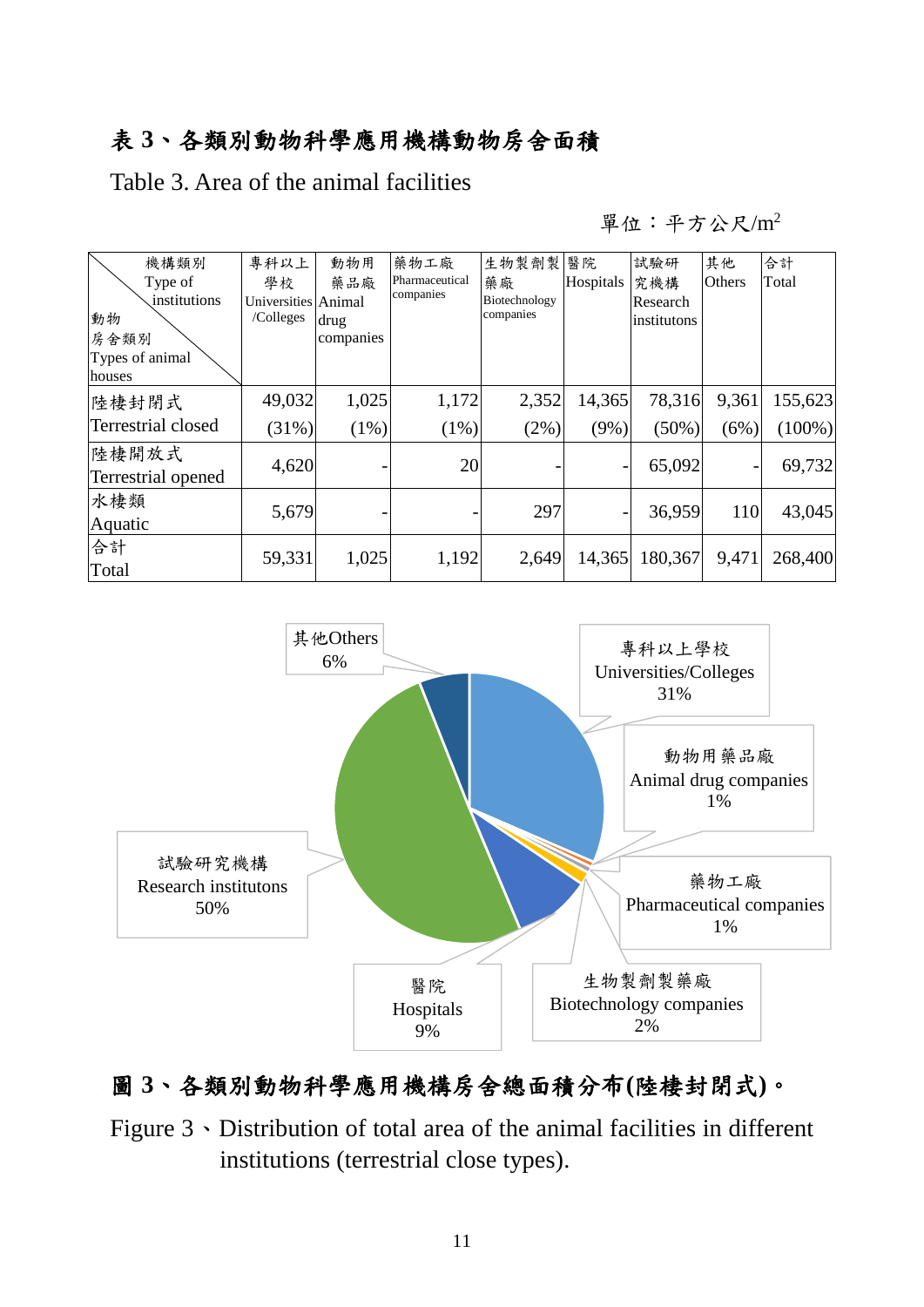#### 表**4**、動物科學應用機構動物房舍規模

| 動物房舍大小分類(平方公尺,m2)<br>Areas of animal facilities, $m2$ | 機構數量(家)<br><b>Numbers</b> | 機構數百分比<br>百分比(%) |
|-------------------------------------------------------|---------------------------|------------------|
| 100 以下 / less than 100                                | 76                        | Percentage<br>35 |
| 100-500                                               | 54                        | 25               |
| 501-1,000                                             | 19                        | 9                |
| 1,001-3,000                                           | 23                        | 11               |
| $3,001 - 5,000$                                       | 10                        | 5                |
| 5,001-10,000                                          |                           | 3                |
| 10,001 以上 / more than 10,001                          |                           | 3                |
| 無動物房/without animal facilities                        | 19                        | 9                |
| 合計<br>Total                                           | 215                       | 100              |

Table 4. Scope of animal facilities



# 圖 **4**、動物科學應用機構動物房舍規模分布。

Figure 4. Bar chart of the area of animal facilities in the institutions.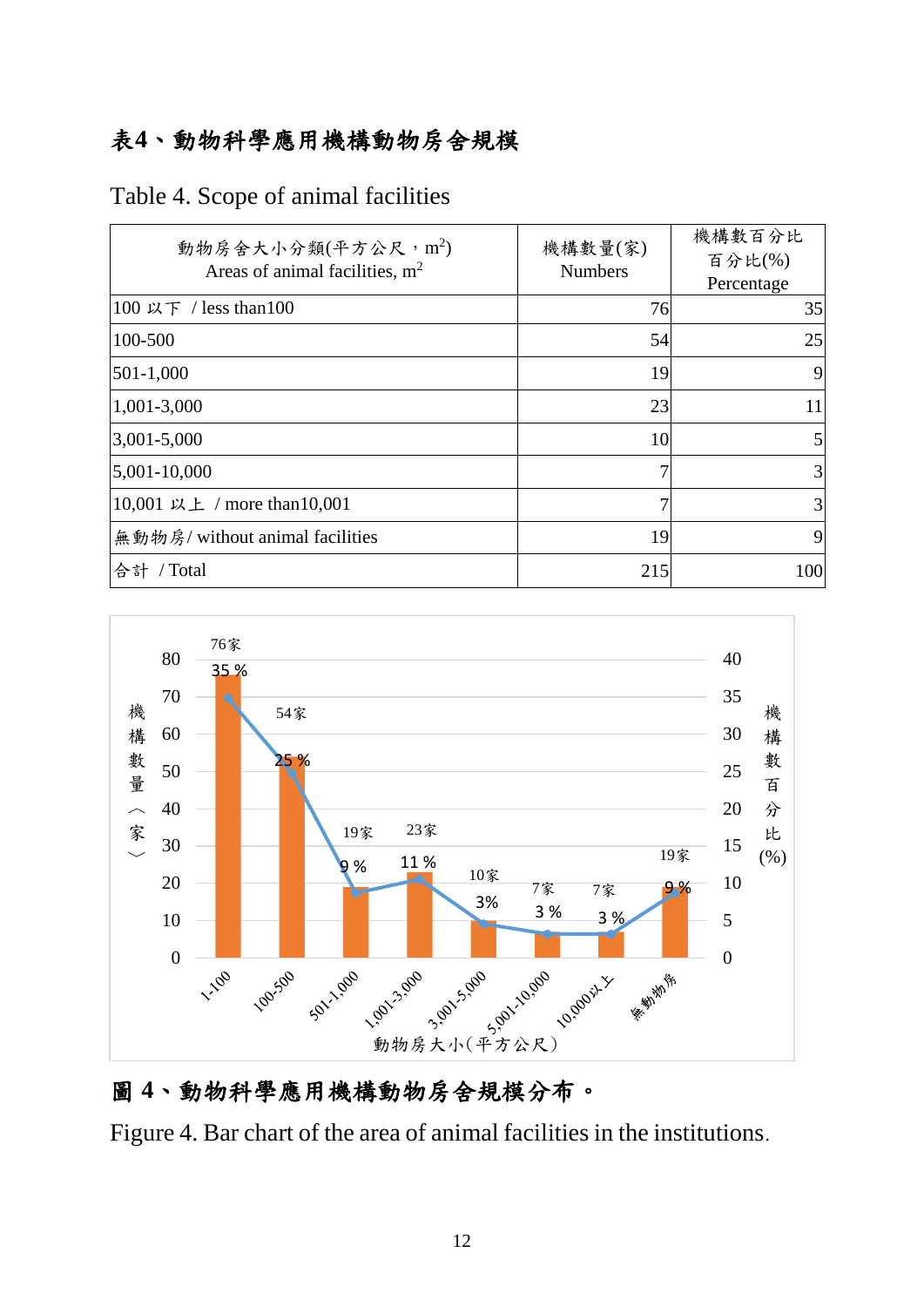# 表**5**、各動物科學應用機構申請使用實驗動物研究計畫類別及數量

Table 5. Number and category of protocols for different scientific research .

| 計畫書類別 Type of protocol             | 件數 Cases | 百分比(%),        |
|------------------------------------|----------|----------------|
|                                    |          | percentage     |
| 醫學研究類 Medical research             | 5,827    | 68             |
| 藥物及疫苗類 Pharmaceuticals and vaccine | 1,544    | 18             |
| 健康食品類 Healthy food                 | 465      | 5              |
| 農業研究類 Agricultural research        | 341      |                |
| 教學訓練 Teaching and training         | 165      | $\overline{2}$ |
| 其他 Other                           | 224      | 3              |
| 合計<br>Total                        | 8,566    | 100            |



#### 圖 **5**、使用實驗動物之研究計畫類型分布。

Figure 5. Category n of protocols for different scientific research.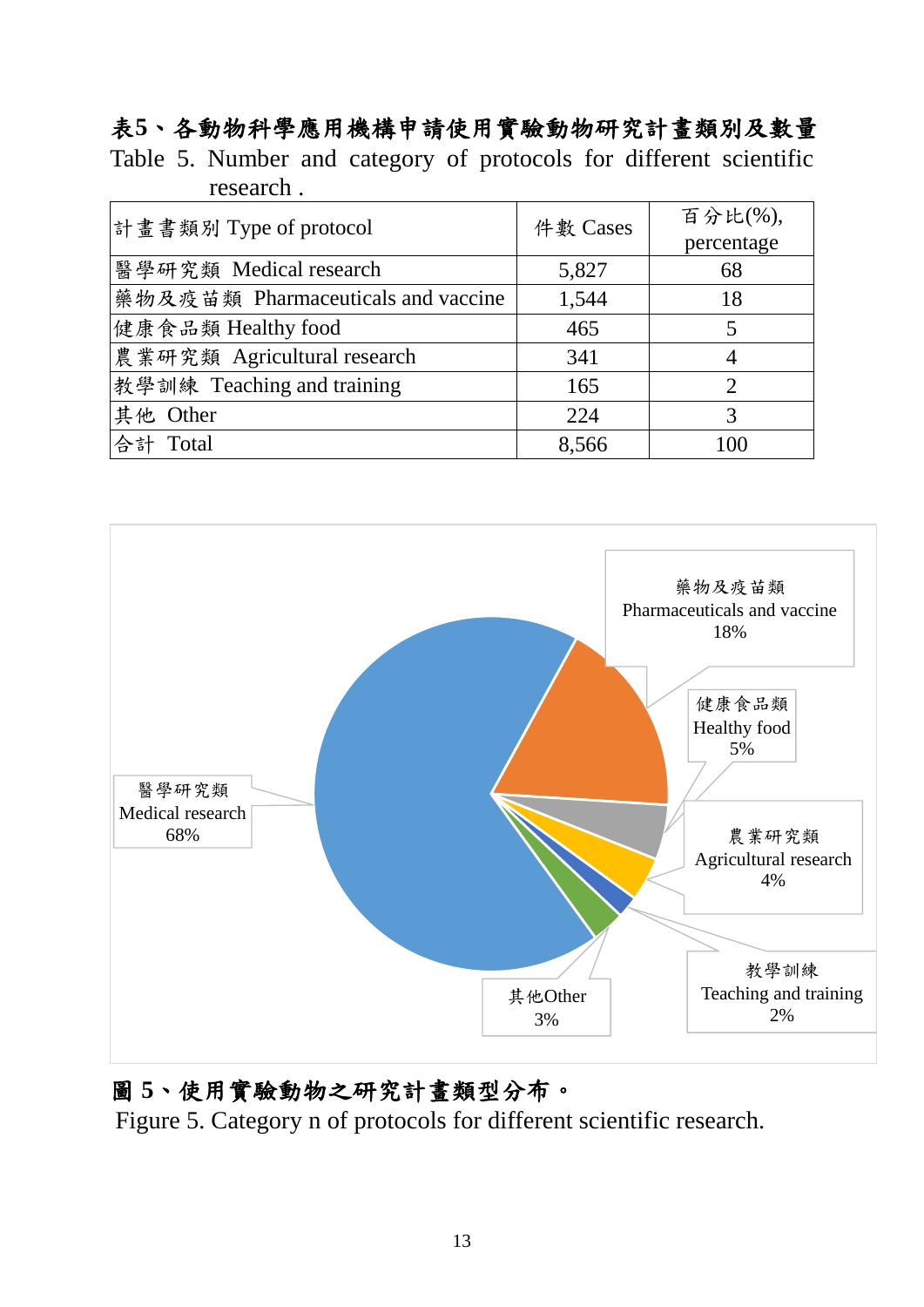## 表**6**、各類別動物科學應用機構實驗動物照護及使用委員會或小 組成員分析

| 機構類別/機構數<br>Type of institution/numbers | 聘有獸醫師<br>Veterinarian |                       | 年內)人員                 | 聘有受訓合格(三<br>Qalified personnal | 聘有獸醫師或受<br>訓合格人員<br>Veterinarian or<br>qualified personnal |                |                       |
|-----------------------------------------|-----------------------|-----------------------|-----------------------|--------------------------------|------------------------------------------------------------|----------------|-----------------------|
|                                         |                       | 機構數<br><b>Numbers</b> | 百分比(%)<br>Percentages | 機構數<br>Numbers                 | 百分比(%)<br>Percentages                                      | 機構數<br>Numbers | 百分比(%)<br>Percentages |
| 專科以上學校<br>University/College            | 71                    | 42                    | 59                    | 59                             | 83                                                         | 64             | 90                    |
| 動物用藥品廠<br>Animal drug companies         | 19                    | $\overline{7}$        | 37                    | 16                             | 84                                                         | 19             | 100                   |
| 藥物工廠<br>Pharmaceutical<br>companies     | 12                    | 3                     | 25                    | 12                             | 100                                                        | 12             | 100                   |
| 生物製劑製藥廠<br>Biotechnology<br>companies   | 12                    | 7                     | 58                    | 9                              | 75                                                         | 12             | 100                   |
| 醫院 Hospital                             | 28                    | 19                    | 68                    | 26                             | 93                                                         | 27             | 96                    |
| 試驗研究機構<br><b>Research institutions</b>  | 64                    | 33                    | 52                    | 54                             | 84                                                         | 57             | 89                    |
| 其他<br>Others                            | 9                     | $\overline{4}$        | 44                    | 7                              | 78                                                         | 8              | 89                    |
| 合計 Total                                | 215                   | 115                   |                       | 139                            |                                                            | 199            |                       |



## 圖 **6**、各類別動物科學應用機構實驗動物照護及使用委員會或小 組成員含獸醫師之機構數分析圖。

Figure 6. Distribution of institution having veterinarian in IACUC composition.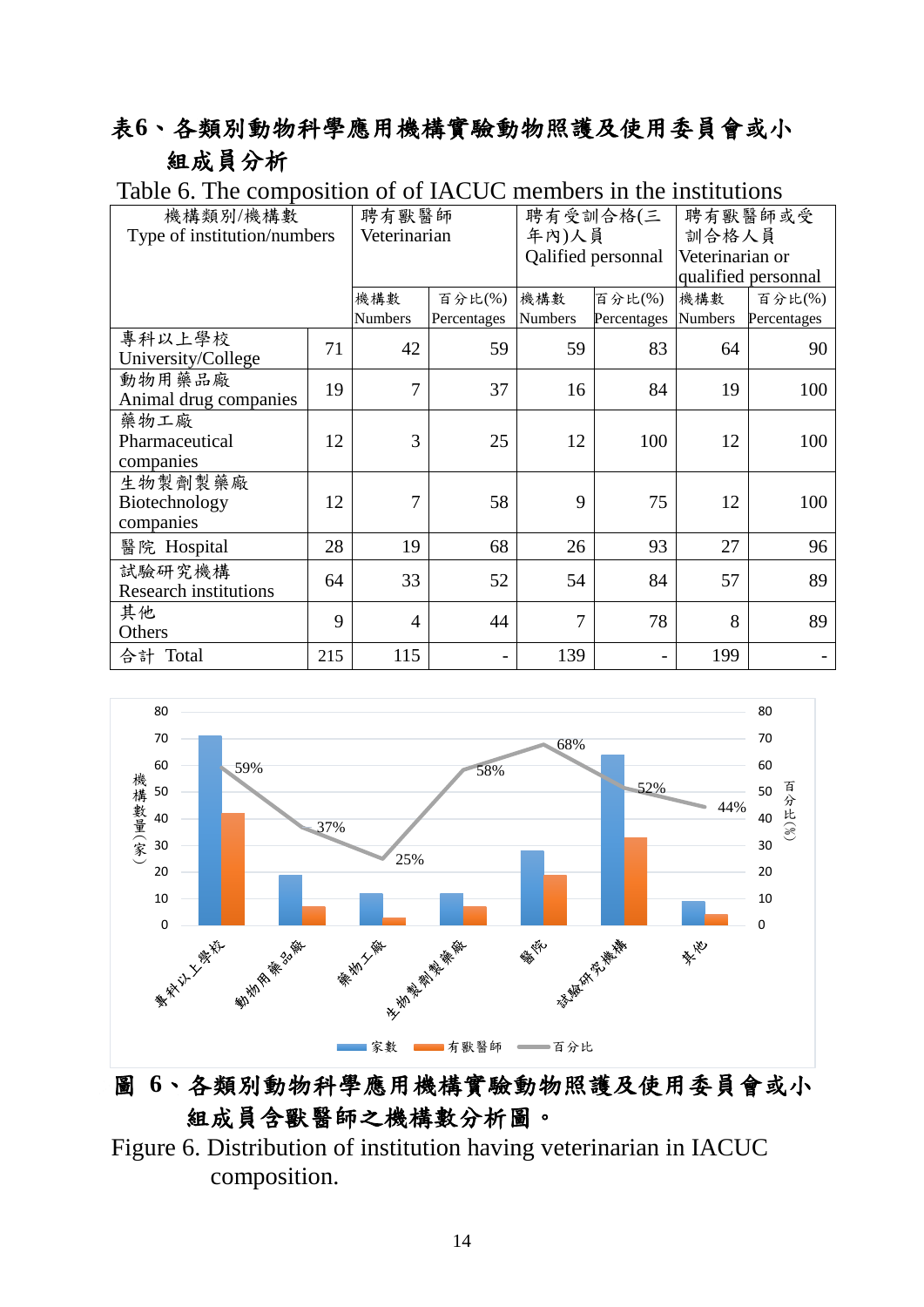# 表**7**、各類動物科學應用機構動物使用數

#### Table 7. Amount of animal utilization in the institutions

|                                             |                                         |                                           |                                     |                                           |                  |                                        |                  |                  | 單位:隻                 |
|---------------------------------------------|-----------------------------------------|-------------------------------------------|-------------------------------------|-------------------------------------------|------------------|----------------------------------------|------------------|------------------|----------------------|
| 動物別<br>Species of<br>animals                | 專科以上<br>學校<br>Universities/<br>Colleges | 動物用藥<br>品廠<br>Animal<br>drug<br>companies | 藥物工廠<br>Pharmaceutical<br>companies | 生物製劑<br>製藥廠<br>Biotechnology<br>companies | 醫院<br>Hospitals  | 試驗研究<br>機構<br>Research<br>institutions | 其他<br>Others     | 合計<br>Total      | 百分比(%)<br>Percentage |
| 囓<br>齒<br>類<br>Rodent                       | 282,614                                 | 10,423                                    | 7,330                               | 13,012                                    | 65,671           | 294,378                                | 5,092            | 678,520          | 43                   |
| 兔 Rabbit                                    | 2,345                                   | 3,237                                     | 136                                 | 3,968                                     | 558              | 10,579                                 | 88               | 20,911           | 1                    |
| 牛 Cattle                                    | 166                                     | $\boldsymbol{0}$                          | $\theta$                            | $\boldsymbol{0}$                          | $\theta$         | 424                                    | $\overline{0}$   | 590              | $\boldsymbol{0}$     |
| 犬 <sup>A</sup> Dog                          | 837                                     | $\mathbf{0}$                              | $\overline{0}$                      | $\mathbf{0}$                              | 10               | 223                                    | 14               | 1,084            | $\boldsymbol{0}$     |
| 羊<br>Sheep/Goat                             | 223                                     | $\overline{0}$                            | $\theta$                            | $\boldsymbol{0}$                          | $\theta$         | 573                                    | $\Omega$         | 796              | $\overline{0}$       |
| <br>鳥類 <sup>B</sup><br><b>Bird</b>          | 1,727                                   | $\boldsymbol{0}$                          | $\overline{0}$                      | $\boldsymbol{0}$                          | $\mathbf{0}$     | 184                                    | $\boldsymbol{0}$ | 1,911            | $\boldsymbol{0}$     |
| 豬 Pig/Mini-<br>pig                          | 1,484                                   | $\mathbf{0}$                              | $\theta$                            | 373                                       | 926              | 10,839                                 | $\boldsymbol{0}$ | 13,622           | 1                    |
| 馬 Horse                                     | 4                                       | $\boldsymbol{0}$                          | $\boldsymbol{0}$                    | $\boldsymbol{0}$                          | $\boldsymbol{0}$ | 49                                     | $\boldsymbol{0}$ | 53               | $\boldsymbol{0}$     |
| 鹿 Deer                                      | $\mathbf{0}$                            | $\overline{0}$                            | $\overline{0}$                      | $\boldsymbol{0}$                          | $\boldsymbol{0}$ | 52                                     | $\boldsymbol{0}$ | 52               | $\boldsymbol{0}$     |
| 雪貂 Ferret                                   | 70                                      | $\mathbf{0}$                              | $\boldsymbol{0}$                    | $\boldsymbol{0}$                          | $\boldsymbol{0}$ | $\boldsymbol{0}$                       | $\boldsymbol{0}$ | 70               | $\boldsymbol{0}$     |
| 猿猴C<br>Non-human<br>Primate                 | 45                                      | $\overline{0}$                            | 0                                   | $\overline{0}$                            | $\Omega$         | $\boldsymbol{0}$                       | $\Omega$         | 45               | $\overline{0}$       |
| 貓 <sup>D</sup> Cat                          | 425                                     | $\boldsymbol{0}$                          | $\boldsymbol{0}$                    | $\boldsymbol{0}$                          | $\boldsymbol{0}$ | $\boldsymbol{0}$                       | $\boldsymbol{0}$ | 425              | $\boldsymbol{0}$     |
| 鴨 Duck                                      | 419                                     | $\overline{0}$                            | $\overline{0}$                      | 202                                       | $\mathbf{0}$     | 4,917                                  | $\overline{0}$   | 5,538            | $\mathbf{0}$         |
| <b>雞 Chicken</b>                            | 24,261                                  | 467                                       | $\overline{0}$                      | 5,880                                     | $\boldsymbol{0}$ | 18,106                                 | $\overline{0}$   | 48,714           | 3                    |
| 鵝 Goose                                     | 65                                      | $\boldsymbol{0}$                          | $\theta$                            | $\overline{0}$                            | $\theta$         | 3,135                                  | $\overline{0}$   | 3,200            | $\theta$             |
| 魚類 Fish                                     | 505,927                                 | $\boldsymbol{0}$                          | $\theta$                            | 287                                       | 160              | 214,612                                | 8,200            | 729,186          | 46                   |
| Е<br>兩棲類<br>Amphibia                        | 3,825                                   | $\boldsymbol{0}$                          | $\boldsymbol{0}$                    | $\boldsymbol{0}$                          | $\boldsymbol{0}$ | 6,398                                  | $\boldsymbol{0}$ | 10,223           | 1                    |
| $\boldsymbol{\mathrm{F}}$<br>爬蟲類<br>Reptile | 252                                     | $\mathbf{0}$                              | $\boldsymbol{0}$                    | $\boldsymbol{0}$                          | $\mathbf{0}$     | 141                                    | $\overline{0}$   | 393              | $\boldsymbol{0}$     |
| 其他G<br>Other                                | 258                                     | $\boldsymbol{0}$                          | $\boldsymbol{0}$                    | $\boldsymbol{0}$                          | $\boldsymbol{0}$ | 350                                    | 32               | 640              | $\boldsymbol{0}$     |
| 小計<br>Subtotal                              | 824,947                                 | 14,127                                    | 7,466                               | 23,722                                    | 67,325           | 564,960                                |                  | 13,426 1,515,973 | 95                   |
| 雞胚<br>Chicken embryo                        | 1,815                                   | $\boldsymbol{0}$                          | $\boldsymbol{0}$                    | 4,581                                     | $\boldsymbol{0}$ | 330                                    | $\boldsymbol{0}$ | 6,726            | $\mathbf{1}$         |
| 鴨胚<br>Duck embryo                           | $\boldsymbol{0}$                        | $\boldsymbol{0}$                          | $\boldsymbol{0}$                    | 25                                        | $\boldsymbol{0}$ | 1,200                                  | $\boldsymbol{0}$ | 1,225            | $\boldsymbol{0}$     |
| 魚胚<br>Fish embryo                           | 26,866                                  | $\boldsymbol{0}$                          | $\boldsymbol{0}$                    | $\boldsymbol{0}$                          | $\boldsymbol{0}$ | 38,520                                 | $\boldsymbol{0}$ | 65,386           | $\overline{4}$       |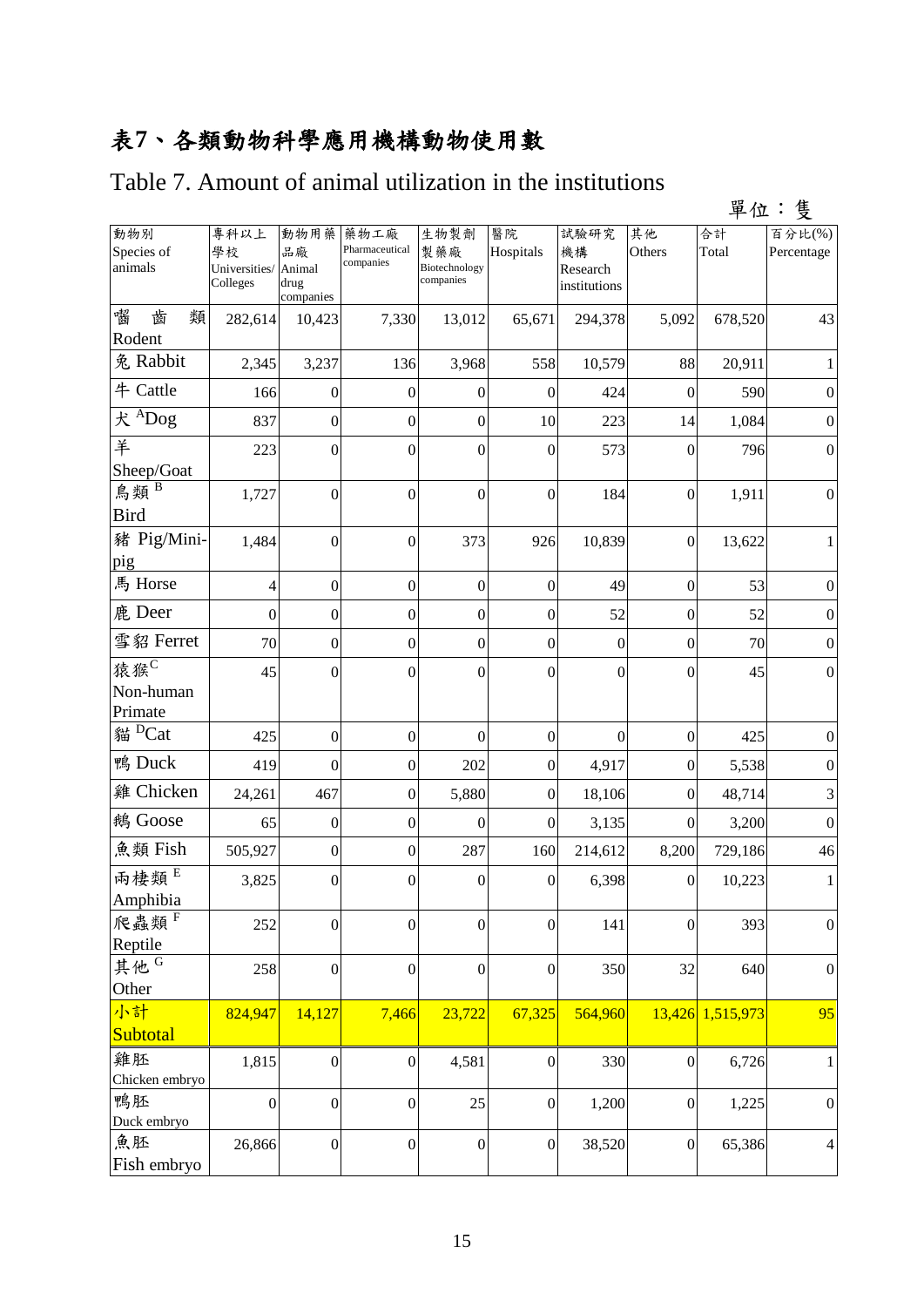| 小計<br>Subtotal                                                                                                                                                                                                                                                                                                                                  | 28.681  |        |       | 4.606  |        | 40,050  | 73.337           |     |
|-------------------------------------------------------------------------------------------------------------------------------------------------------------------------------------------------------------------------------------------------------------------------------------------------------------------------------------------------|---------|--------|-------|--------|--------|---------|------------------|-----|
| 總計 Totals<br>$\mathbf{H}$ $\mathbf{L}$ $\mathbf{L}$ $\mathbf{L}$ $\mathbf{L}$ $\mathbf{L}$ $\mathbf{L}$ $\mathbf{L}$ $\mathbf{L}$ $\mathbf{L}$ $\mathbf{L}$ $\mathbf{L}$ $\mathbf{L}$ $\mathbf{L}$ $\mathbf{L}$ $\mathbf{L}$ $\mathbf{L}$ $\mathbf{L}$ $\mathbf{L}$ $\mathbf{L}$ $\mathbf{L}$ $\mathbf{L}$ $\mathbf{L}$ $\mathbf{L}$ $\mathbf{$ | 853,628 | 14.127 | 7,466 | 28,328 | 67,325 | 605,010 | 13,426 1,589,310 | 100 |

備註:

1. 其他<sup>a</sup>包括鼬獾、蝙蝠、穿山甲等。

2. 百分比(%):各類動物使用數/所有動物使用數合計。

3. A:1,084 隻犬動物使用量中有 750 隻為動物醫院門診病例研究,實驗後由飼主攜回。

4. B:1,911 隻鳥類動物使用量中有 76 隻為生態調查研究,野外捕捉原地放回。

5. C:45 隻猿猴動物使用量中有 24 隻為野外捕抓,監測後原地野放。

- 6. D:425 隻貓動物使用量中全數為門診病例研究,監測後由飼主帶回。
- 7. E:10,223 隻兩棲類動物使用量中有 693 隻為行為調查研究及救護行動。
- 8. F:393 隻爬蟲類動物使用量中有 199 隻為生態調查研究,監測後原地野放。
- 9. G:640 隻其他類動物使用量中有 296 隻為野外捕捉進行計畫,32 隻保育計畫。



圖 **7**、各動物科學應用機構使用實驗動物數量及分布。 Figure 7. Number and distribution of laboratory animals in the institutions.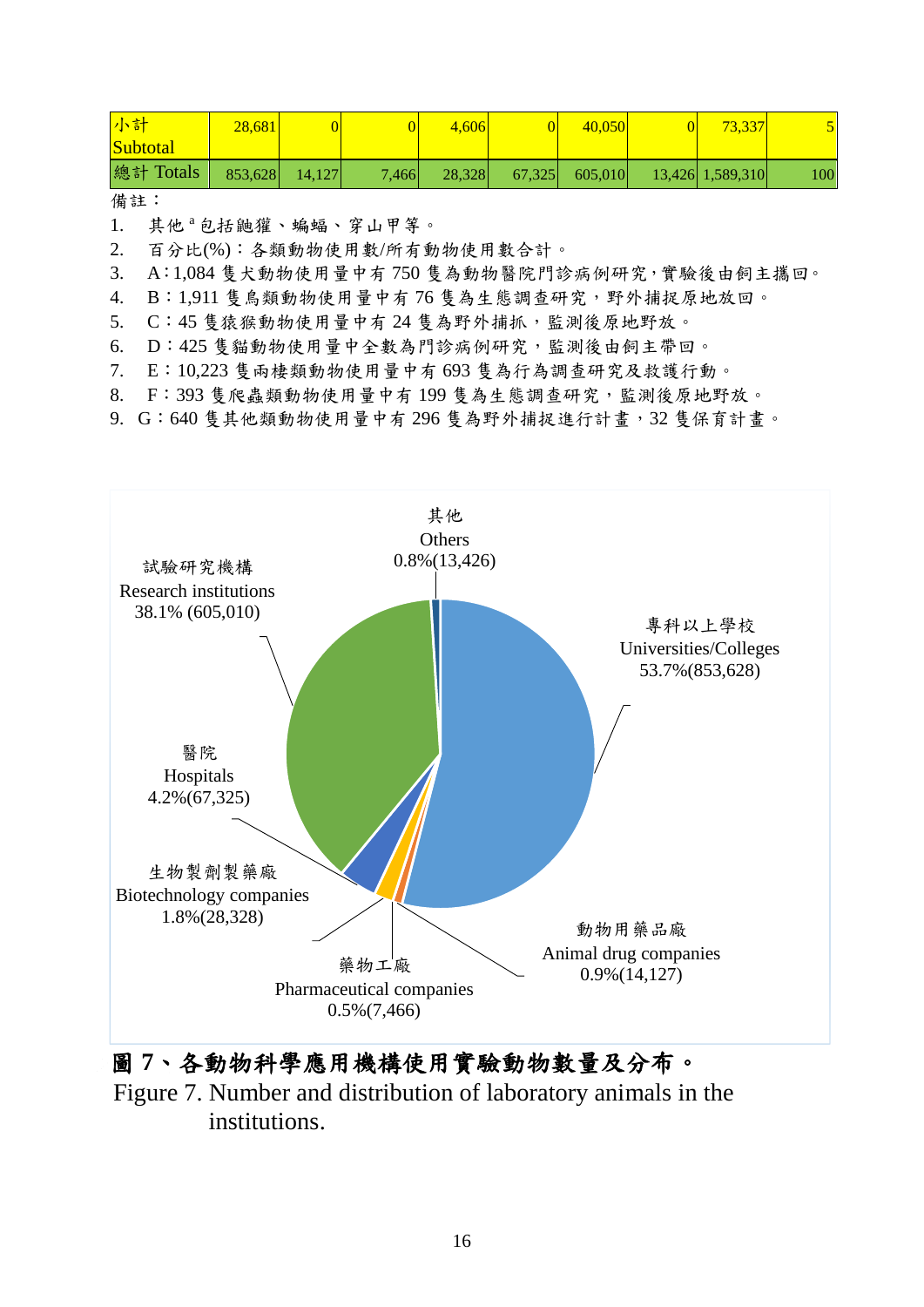# 表 **8**、各種動物使用、存活與死亡數

Table 8. Utilization, survival and mortality numbers of laboratory animals

|                           | 動物別 Species                 |                | 使用數Utilization <sup>a</sup> |          | 存活數Survivalb              | 死亡數Mortalityc  |                           |  |
|---------------------------|-----------------------------|----------------|-----------------------------|----------|---------------------------|----------------|---------------------------|--|
| of animals                |                             | 隻/             | 百分比(%)                      | 隻/       | 百分比(%)                    | 隻/             | 百分比(%)                    |  |
|                           |                             | <b>Numbers</b> | Percentage <sup>a/t</sup>   | Numbers  | Percentage <sup>b/a</sup> | <b>Numbers</b> | Percentage <sup>c/a</sup> |  |
|                           | 囓 齒 小鼠 Mice                 | 555,364        | 35                          | 112,514  | 20                        | 442,850        | 80                        |  |
| 類                         | 大鼠 Rat                      | 108,709        | 7                           | 12,956   | 12                        | 95,753         | 88                        |  |
|                           | Rodent 其他鼠類<br>Other rodent | 14,447         | 1                           | 527      | $\overline{4}$            | 13,920         | 96                        |  |
|                           | 小計 Subtotal                 | 678,520        | 43                          | 125,997  | 19                        | 552,523        | 81                        |  |
| 兔 Rabbit                  |                             | 20,911         |                             | 2,604    | 12                        | 18,307         | 88                        |  |
| 牛 Cattle                  |                             | 590            | $\overline{0}$              | 552      | 94                        | 38             | 6                         |  |
| $\angle$ Dog <sup>A</sup> |                             | 1,084          | $\overline{0}$              | 921      | 85                        | 163            | 15                        |  |
|                           | 羊Sheep/Goat                 | 796            | $\boldsymbol{0}$            | 763      | 96                        | 33             | 4                         |  |
| 鳥類 Bird <sup>B</sup>      |                             | 1,911          | $\boldsymbol{0}$            | 205      | 11                        | 1,706          | 89                        |  |
|                           | 豬 Pig/Min-pig               | 13,622         | 1                           | 9,457    | 69                        | 4,165          | 31                        |  |
| 馬 Horse                   |                             | 53             | $\boldsymbol{0}$            | 50       | 94                        | 3              | 6                         |  |
| 鹿 Deer                    |                             | 52             | $\boldsymbol{0}$            | 51       | 98                        | 1              | $\overline{2}$            |  |
| 雪貂 Ferret                 |                             | 70             | $\overline{0}$              | 37       | 53                        | 33             | 47                        |  |
| 猿猴 <sup>C</sup> Non-      | human Primate               | 45             | $\overline{0}$              | 41       | 91                        | $\overline{4}$ | 9                         |  |
| 貓 Cat <sup>D</sup>        |                             | 425            | $\boldsymbol{0}$            | 425      | 100                       | $\overline{0}$ | $\overline{0}$            |  |
| 鴨 Duck                    |                             | 5,538          | $\overline{0}$              | 4,163    | 75                        | 1,375          | 25                        |  |
| <b>雞 Chicken</b>          |                             | 48,714         | 3                           | 14,289   | 29                        | 34,425         | 71                        |  |
| 鵝 Goose                   |                             | 3,200          | $\overline{0}$              | 1,556    | 49                        | 1,644          | 51                        |  |
| 魚類 Fish                   |                             | 729,186        | 46                          | 569,875  | 78                        | 159,311        | 22                        |  |
| 兩棲類E<br>Amphibia          |                             | 10,223         |                             | 7,553    | 74                        | 2,670          | 26                        |  |
|                           | 爬蟲類 FReptile                | 393            | $\boldsymbol{0}$            | 393      | 100                       | $\theta$       | $\boldsymbol{0}$          |  |
|                           | 其他 <sup>a/G</sup> Other     | 640            | $\overline{0}$              | 577      | 90                        | 63             | 10                        |  |
|                           | 小計 Subtotal                 | 1,515,973      | 95                          | 739,509  | 49                        | 776,464        | 51                        |  |
| 雞胚                        |                             | 6,726          | 1                           | $\theta$ | $\boldsymbol{0}$          | 6,726          | 100                       |  |
|                           | Chicken embryo              |                |                             |          |                           |                |                           |  |
| 鴨胚                        |                             | 1,225          | $\boldsymbol{0}$            | 1,032    | 84                        | 193            | 16                        |  |
|                           | Duck embryo                 |                |                             |          |                           |                |                           |  |
| 魚胚<br>Fish embryo         |                             | 65,386         | $\overline{4}$              | 1,052    | $\overline{2}$            | 64,334         | 98                        |  |
|                           | 小計 Subtotal                 | 73,337         | 5                           |          | $\overline{3}$            |                | 97                        |  |
|                           |                             |                |                             | 2,084    |                           | 71,253         |                           |  |
| 總計 Total                  |                             | 1,589,310      | 100                         | 741,593  | 47                        | 847,717        | 53                        |  |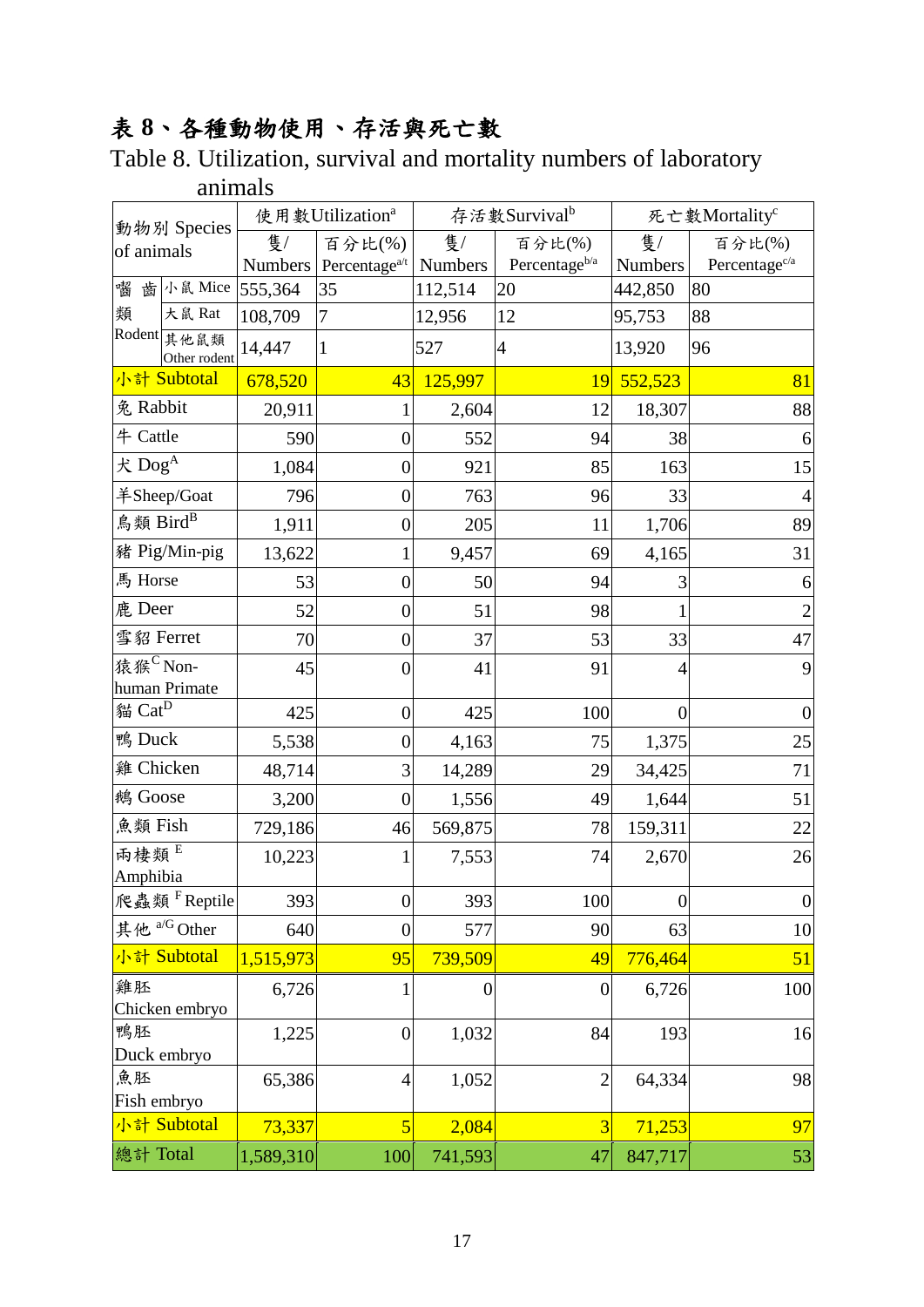備註:

- 1. 其他<sup>a</sup>包括鼬獾、蝙蝠、穿山甲等。
- 2. 使用數百分比(%):各類動物使用數 3/所有動物別使用數合計<sup>t。</sup>
- 3. 存活數百分比(%):各類動物存活數 <sup>b</sup>/各類動物使用數 a。
- 4. 死亡數百分比(%):各類動物死亡數 的各類動物使用數 a。
- 5. A:1,084 隻犬動物使用量中有 750 隻為動物醫院門診病例研究,實驗後由飼主攜回。
- 6. B:1,911 隻鳥類動物使用量中有 76 隻為生態調查研究,野外捕捉原地放回。
- 7. C:45 隻猿猴動物使用量中有 24 隻為野外捕抓,監測後原地野放。
- 8. D:425 隻貓動物使用量中全數為門診病例研究,監測後由飼主帶回。
- 9. E:10,223 隻兩棲類動物使用量中有 693 隻為行為調查研究及救護行動。
- 10. F:393 隻爬蟲類動物使用量中有 199 隻為生態調查研究,監測後原地野放。
- G:640 隻其他類動物使用量中有 296 隻為野外捕捉進行計畫,32 隻保育計畫。



#### 圖 **8**、動物科學應用機構使用實驗動物類別分布。

Figure 8. Distribution of laboratory animals species in the institutions.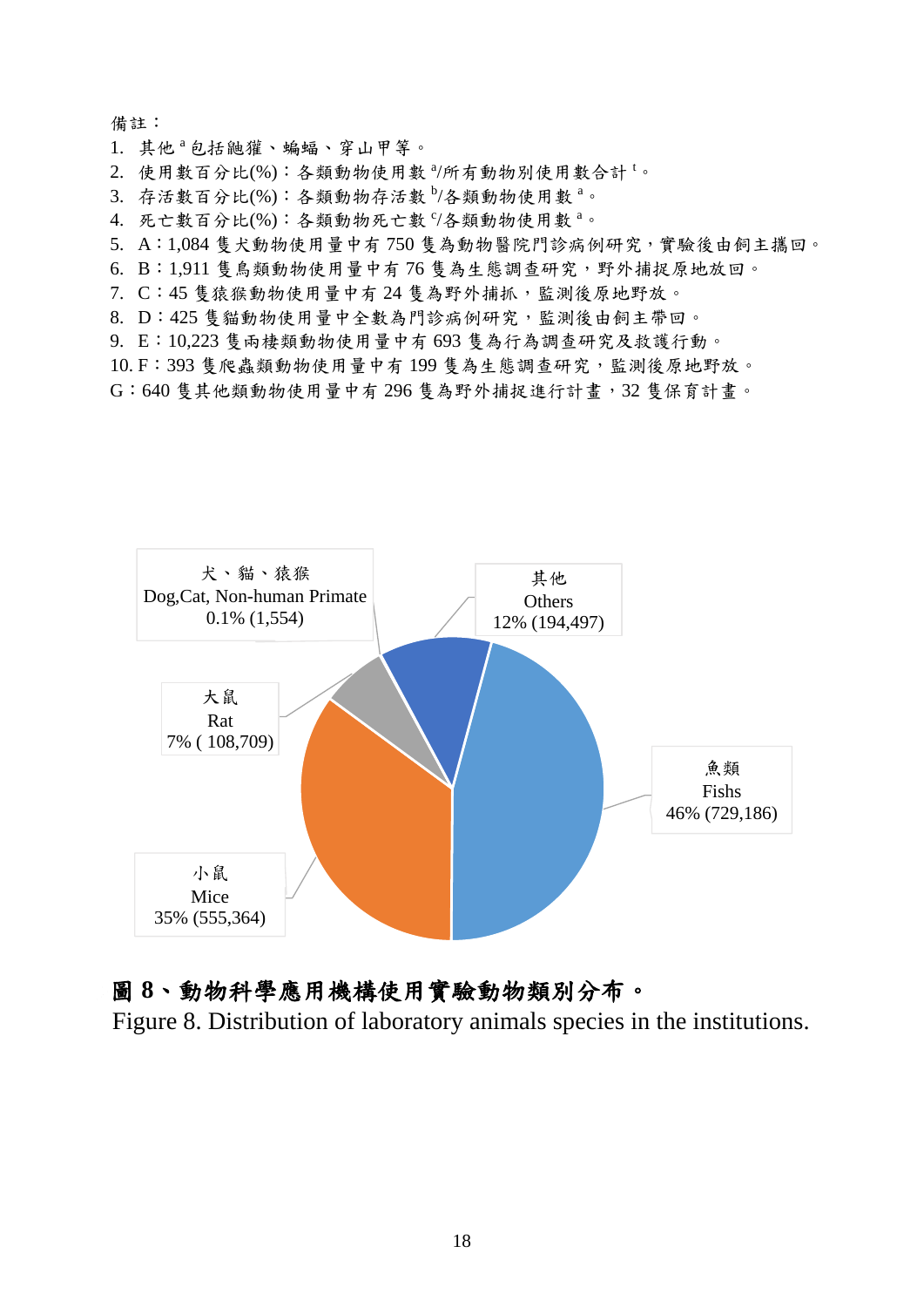# 表 **9**、魚類使用、存活與死亡數

Table 9. Utilization, survival and mortality numbers of laboratory fishes

| 動物別/魚種                      |                     | 使用數 Utilization <sup>a</sup>        |              | 存活數Survival <sup>b</sup>            | 死亡數 Mortality <sup>c</sup> |                                     |  |
|-----------------------------|---------------------|-------------------------------------|--------------|-------------------------------------|----------------------------|-------------------------------------|--|
| Species of fish             | 隻<br><b>Numbers</b> | 百分比(%)<br>Percentage <sup>a/t</sup> | 隻<br>Numbers | 百分比(%)<br>Percentage <sup>b/a</sup> | 隻<br>Numbers               | 百分比(%)<br>Percentage <sup>c/a</sup> |  |
| 斑馬魚<br>Zebra Fish           | 371,502             | 46                                  | 339,697      | 91                                  | 31,805                     | 9                                   |  |
| 石斑魚<br>Grouper              | 145,871             | 18                                  | 121,918      | 84                                  | 23,953                     | 16                                  |  |
| 吳郭魚<br>Tilapia              | 7,464               | 1                                   | 3,076        | 41                                  | 4,388                      | 59                                  |  |
| 鯉魚<br>Carp                  | 36,399              | 5                                   | 2,661        | 7                                   | 33,738                     | 93                                  |  |
| 羅漢魚<br>Stone moroko         | 22,751              | 3                                   | 2,874        | 13                                  | 19,877                     | 87                                  |  |
| 青鱂魚<br>Medaka               | 3,764               | 1                                   | 1,379        | 37                                  | 2,385                      | 63                                  |  |
| 其他<br>Other <sup>d</sup>    | 141,435             | 18                                  | 98,270       | 69                                  | 43,165                     | 31                                  |  |
| 小計<br>Subtotal <sup>t</sup> | 729,186             | 92                                  | 569,875      | 78                                  | 159,311                    | 22                                  |  |
| 魚胚<br>Fish embryo           | 65,386              | 8                                   | 1,042        | $\overline{2}$                      | 64,344                     | 98                                  |  |
| 總計<br>Total                 | 794,572             | 100                                 | 570,917      | 72                                  | 223,655                    | 28                                  |  |

備註:

1.其他<sup>d</sup>包括海鱺、鬥魚、鰻魚、虱目魚、烏魚等。

2.使用數百分比(%):各類動物使用數 3/所有動物別使用數合計<sup>t。</sup>

3.存活數百分比(%):各類動物存活數 <sup>b</sup>/各類動物使用數 a。

4.死亡數百分比(%):各類動物死亡數 的各類動物使用數 a。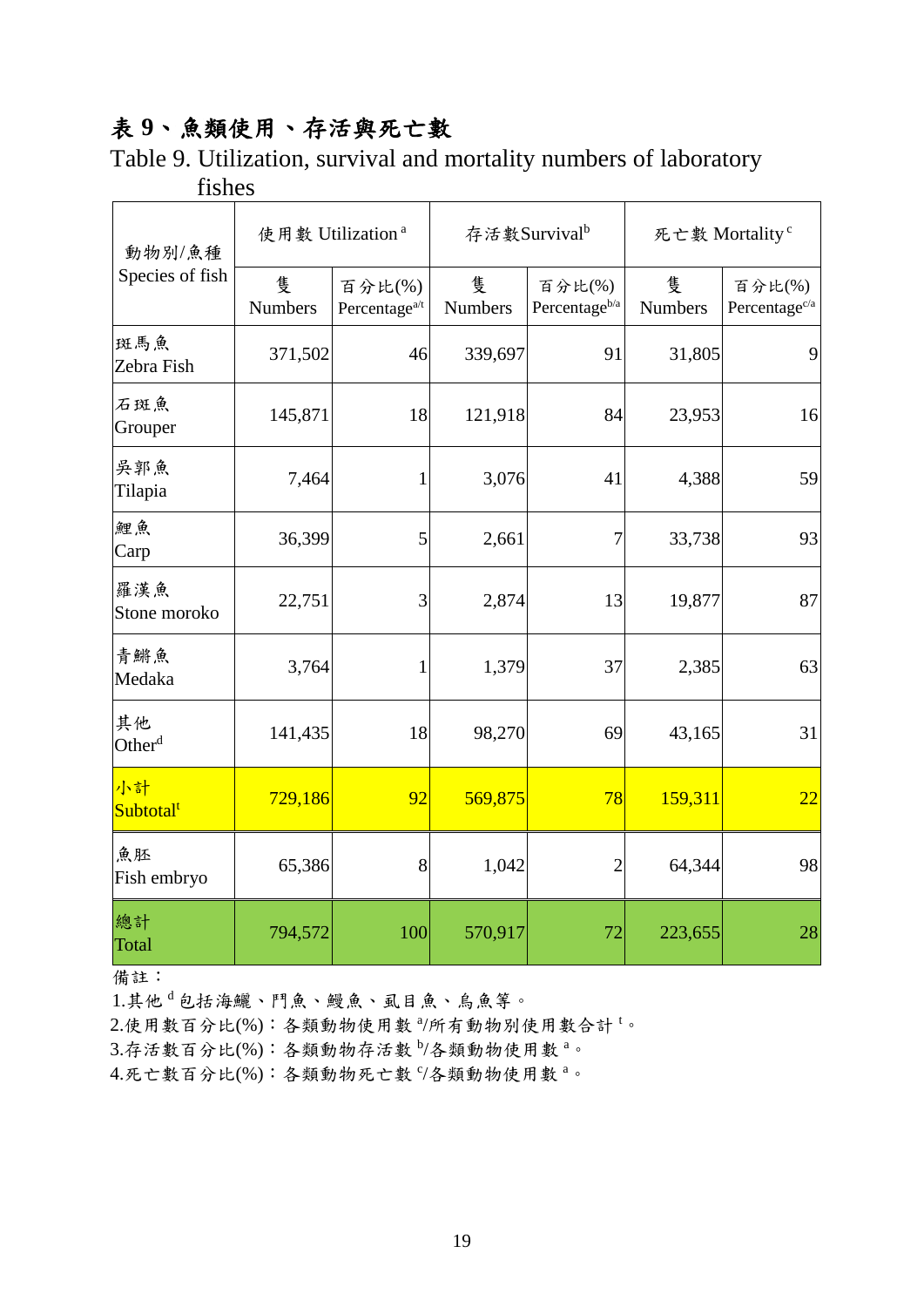## 表 **10**、實驗動物安樂死方式及數量**(**比率**)**統計

|                            |                        | 自然死亡                       | 實驗中死亡            |                            | 物理性死亡            |                            | 化學性死亡            |                            |                     |                            |                    |                           |
|----------------------------|------------------------|----------------------------|------------------|----------------------------|------------------|----------------------------|------------------|----------------------------|---------------------|----------------------------|--------------------|---------------------------|
| 動物別                        | Died                   |                            | Died in the      |                            | Physical         |                            |                  | Chemical                   | 其他                  |                            | 合計                 |                           |
| Species of                 | naturally <sup>a</sup> |                            | experiment       |                            | method           |                            | method           |                            | Others <sup>b</sup> |                            | Total <sup>c</sup> |                           |
| animals                    | 隻<br>Numbers           | 百分比(%)<br>Percent-<br>ages | 隻<br>Numbers     | 百分比(%)<br>Percent-<br>ages | 隻<br>Numbers.    | 百分比(%)<br>Percent-<br>ages | 隻<br>Numbers     | 百分比(%)<br>Percent-<br>ages | 隻<br>Numbers.       | 百分比(%)<br>Percent-<br>ages | 隻<br>Numbers.      | 百分比(%<br>Percent-<br>ages |
| 囓齒類<br>Rodent              | 2,130                  |                            | 0 26,692         |                            | 3 77,812         |                            | 9 445,889        | 52                         | $\overline{0}$      |                            | 0 552,523          | 64                        |
| 兔<br>Rabbit                | 58                     | $\overline{0}$             | 241              | $\boldsymbol{0}$           | 212              |                            | 0 17,796         | $\overline{c}$             | 0                   |                            | 0 18,307           |                           |
| 牛 Cattle                   | 3                      | $\boldsymbol{0}$           | $\boldsymbol{0}$ | $\boldsymbol{0}$           | 30               | $\boldsymbol{0}$           | 5                | $\boldsymbol{0}$           | $\boldsymbol{0}$    | $\theta$                   | 38                 | $\theta$                  |
| 犬 Dog                      | $\overline{2}$         | $\overline{0}$             | $\overline{5}$   | $\overline{0}$             | $\overline{0}$   | $\overline{0}$             | 156              | $\overline{0}$             | $\overline{0}$      | $\overline{0}$             | 163                | $\overline{0}$            |
| 羊<br>Sheep/Goat            | 5                      | $\overline{0}$             | 3                | $\boldsymbol{0}$           | 25               | $\overline{0}$             | $\overline{0}$   | $\overline{0}$             | $\overline{0}$      | $\overline{0}$             | 33                 | $\boldsymbol{0}$          |
| 鳥類 Bird                    | 15                     | $\overline{0}$             | $\boldsymbol{0}$ | $\boldsymbol{0}$           | 125              | $\overline{0}$             | 1,566            | $\boldsymbol{0}$           | $\boldsymbol{0}$    | $\overline{0}$             | 1,706              | $\boldsymbol{0}$          |
| 豬 Pig/Min-<br>pig          | 34                     | $\overline{0}$             | 245              | $\boldsymbol{0}$           | 2,500            | 1                          | 1,386            | $\boldsymbol{0}$           | $\overline{0}$      | $\overline{0}$             | 4,165              |                           |
| 馬 Horse                    | 3                      | $\overline{0}$             | $\boldsymbol{0}$ | $\boldsymbol{0}$           | $\overline{0}$   | $\overline{0}$             | $\boldsymbol{0}$ | $\boldsymbol{0}$           | $\boldsymbol{0}$    | $\overline{0}$             | 3                  | $\boldsymbol{0}$          |
| 鹿 Deer                     | 1                      | $\boldsymbol{0}$           | $\overline{0}$   | $\boldsymbol{0}$           | $\overline{0}$   | $\overline{0}$             | $\overline{0}$   | $\boldsymbol{0}$           | $\boldsymbol{0}$    | $\overline{0}$             |                    | $\boldsymbol{0}$          |
| 雪貂 Ferret                  | $\overline{0}$         | $\overline{0}$             | 30               | $\overline{0}$             | $\overline{0}$   | $\overline{0}$             | $\overline{3}$   | $\overline{0}$             | $\overline{0}$      | $\theta$                   | 33                 | $\overline{0}$            |
| 猿猴Non-<br>human<br>Primate | 1                      | $\overline{0}$             | $\overline{0}$   | $\overline{0}$             | $\overline{0}$   | $\overline{0}$             | 3                | $\overline{0}$             | $\overline{0}$      | $\theta$                   | 4                  | $\overline{0}$            |
| 鴨 Duck                     | 158                    | $\overline{0}$             | 175              | $\boldsymbol{0}$           | 51               | $\overline{0}$             | 991              | $\overline{0}$             | $\theta$            | $\overline{0}$             | 1,375              | $\theta$                  |
| <b>雞 Chicken</b>           | 261                    | $\overline{0}$             | 444              | $\boldsymbol{0}$           | 3,332            |                            | 0 15,388         | $\overline{2}$             | 15,000              | $\overline{2}$             | 34,425             | $\overline{4}$            |
| 鵝 Goose                    | 161                    | $\overline{0}$             | $\overline{0}$   | $\overline{0}$             | $\overline{0}$   | $\overline{0}$             | 1,483            | $\overline{0}$             | $\boldsymbol{0}$    | $\boldsymbol{0}$           | 1,644              | $\overline{0}$            |
| 魚類 Fish                    | 26,840                 |                            | 448,699          |                            | 6 14,284         |                            | 2 69,488         | 8                          | $\overline{0}$      |                            | 0 159,311          | 20                        |
| 棲<br>類<br>兩<br>Amphibia    | 156                    | $\overline{0}$             | 254              | $\boldsymbol{0}$           | 1,443            | $\overline{0}$             | 817              | $\boldsymbol{0}$           | $\overline{0}$      | $\overline{0}$             | 2,670              | $\overline{0}$            |
| 其他 Other                   | 9                      | $\overline{0}$             | $\overline{0}$   | $\boldsymbol{0}$           | $\overline{0}$   | $\overline{0}$             | 54               | $\overline{0}$             | $\overline{0}$      | $\overline{0}$             | 63                 | $\overline{0}$            |
| 小計<br>Subtotal             | 29,837                 |                            | 4 76,788         |                            | 9 99,814         |                            | 12 555,025       |                            | 64 15,000           |                            | 2 776,464          | 91                        |
| 雞胚<br>Chicken<br>embryo    | 79                     | $\overline{0}$             | 696              | 0                          | 5,891            | 1                          | 60               | $\boldsymbol{0}$           | $\overline{0}$      | $\overline{0}$             | 6,726              |                           |
| 鴨胚<br>Duck<br>embryo       | 168                    | $\boldsymbol{0}$           | $\boldsymbol{0}$ | $\boldsymbol{0}$           | 25               | $\boldsymbol{0}$           | $\boldsymbol{0}$ | $\boldsymbol{0}$           | $\boldsymbol{0}$    | $\overline{0}$             | 193                | $\boldsymbol{0}$          |
| 魚胚<br>Fish embryo          | 31,584                 |                            | 4 26,250         | 3                          | $\boldsymbol{0}$ | $\boldsymbol{0}$           | 6,500            | 1                          | $\boldsymbol{0}$    |                            | 0 64,334           | 8                         |
| 小計<br>Subtotal             | 31,831                 |                            | 4 26,946         | 3                          | 5,916            |                            | 6,560            | $\mathbf{1}$               | $\overline{0}$      |                            | 0 71,253           | 9                         |
| 總計 Total                   | 61,668                 |                            | 8 103,734        |                            | 12 105,730       |                            | 13 561,585       |                            | 65 15,000           |                            | 2 847,717          | 100                       |

Table 10. Methods and amount of euthanasia in laboratory animals

備註:

1.自然死亡<sup>a</sup>包括疾病、環境適應不良或電力中斷等。

2.其他 <sup>b</sup> 指非屬自然死亡、實驗中死亡、物理性死亡、化學性死亡者。

3.合計 <sup>c</sup> 百分比為各類動物死亡數/所有動物死亡總數。

4.貓及爬蟲類實驗動物無死亡數量。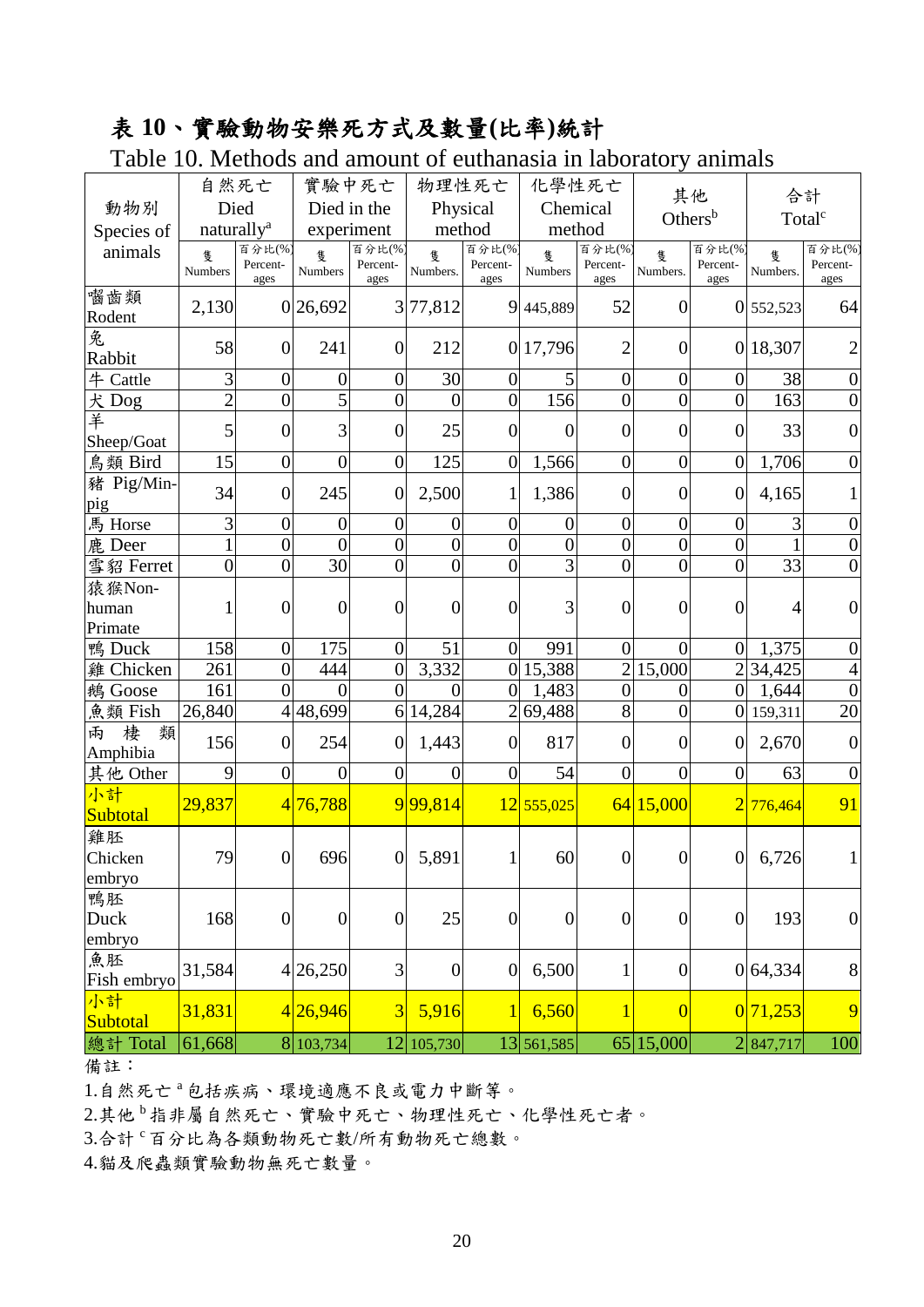#### 表 **11**、物理性安樂死方式及數量統計

Table 11. Methods and amount of physical euthanasia

|           | æ |
|-----------|---|
| . イ立<br>铂 |   |

| 動物別                     | 麻醉<br>後頸<br>椎脫<br>臼 | 麻醉<br>後斷<br>頭  | 頸椎<br>脫臼       | 斷頭             | 脊椎<br>穿刺       | 頭部<br>敲擊       | 電昏<br>後放<br>血  | 腦部<br>近距<br>離射<br>擊 | 麻醉<br>後放<br>血  | 頸靜<br>脈放<br>血  | 冰水<br>急速<br>致死 | 冰凍             | 其它               | 總計              |
|-------------------------|---------------------|----------------|----------------|----------------|----------------|----------------|----------------|---------------------|----------------|----------------|----------------|----------------|------------------|-----------------|
| 囓齒類<br>Rodent           | 29,334              |                | 8,416 13,331   | 2,792          | $\overline{0}$ | $\theta$       | $\overline{0}$ | $\theta$            | 23,849         | $\theta$       | $\theta$       | $\overline{0}$ | 90               | 77,812          |
| 兔 Rabbit                | $\overline{0}$      | $\overline{0}$ | $\overline{0}$ | $\overline{0}$ | $\overline{0}$ | $\overline{0}$ | $\overline{0}$ | $\overline{0}$      | 212            | $\overline{0}$ | $\overline{0}$ | $\overline{0}$ | $\overline{0}$   | 212             |
|                         |                     |                |                |                |                |                |                |                     |                |                |                |                |                  |                 |
| 牛 Cattle                | $\overline{0}$      | $\overline{0}$ | $\overline{0}$ | $\overline{0}$ | $\overline{0}$ | $\overline{0}$ | $\overline{0}$ | $\overline{30}$     | $\overline{0}$ | $\overline{0}$ | $\overline{0}$ | $\overline{0}$ | $\overline{0}$   | $\overline{30}$ |
| 羊                       | $\overline{0}$      | $\overline{0}$ | $\overline{0}$ | $\overline{0}$ | $\overline{0}$ | $\theta$       | 25             | $\overline{0}$      | $\overline{0}$ | $\overline{0}$ | $\overline{0}$ | $\overline{0}$ | $\theta$         | $\overline{25}$ |
| Sheep/Goat              |                     |                |                |                |                |                |                |                     |                |                |                |                |                  |                 |
| 鳥類 Bird                 | $\overline{0}$      | $\overline{0}$ | $\overline{0}$ | $\overline{0}$ | $\theta$       | $\overline{0}$ | 125            | $\overline{0}$      | $\overline{0}$ | $\overline{0}$ | $\overline{0}$ | $\overline{0}$ | $\overline{0}$   | 125             |
| 豬                       | $\theta$            | 9              | $\overline{0}$ | $\overline{0}$ | $\theta$       | $\Omega$       | 1,478          | $\overline{0}$      | 255            | $\theta$       | $\overline{0}$ | $\overline{0}$ | 758              | 2,500           |
| Pig/Mini-               |                     |                |                |                |                |                |                |                     |                |                |                |                |                  |                 |
| pig                     |                     |                |                |                |                |                |                |                     |                |                |                |                |                  |                 |
| 鴨 Duck                  | $\overline{0}$      | $\overline{0}$ | $\overline{0}$ | $\overline{0}$ | $\overline{0}$ | $\overline{0}$ | 42             | $\overline{0}$      | 9              | $\overline{0}$ | $\overline{0}$ | $\overline{0}$ | $\overline{0}$   | 51              |
| 雞                       | $\overline{0}$      | 115            | 264            | $\overline{0}$ | $\theta$       | $\overline{0}$ | 2,950          | $\overline{0}$      | 3              | $\overline{0}$ | $\overline{0}$ | $\overline{0}$ | $\boldsymbol{0}$ | 3,332           |
| Chicken                 |                     |                |                |                |                |                |                |                     |                |                |                |                |                  |                 |
| 魚類 Fish                 | $\overline{0}$      | 550            | $\overline{0}$ | 1,535          | 24             | $\overline{0}$ | $\overline{0}$ | $\overline{0}$      | $\overline{0}$ | $\overline{0}$ | 520            | 3,655          | 8,000            | 14,28           |
|                         |                     |                |                |                |                |                |                |                     |                |                |                |                |                  |                 |
| 棲<br>類<br>兩<br>Amphibia | $\overline{0}$      | 49             | $\overline{0}$ | $\overline{0}$ | 1,394          | $\overline{0}$ | $\overline{0}$ | $\overline{0}$      | $\overline{0}$ | $\overline{0}$ | $\overline{0}$ | $\overline{0}$ | $\overline{0}$   | 1,443           |
| 小計                      | 29,334              | 9,139          | 13,595         | 4,327          | 1,418          | $\overline{0}$ | 4,620          |                     | 30 24,328      | $\overline{0}$ | 520            | 3,655          | 8,848            | 99,814          |
| Subtotal                |                     |                |                |                |                |                |                |                     |                |                |                |                |                  |                 |
| 雞<br>胚                  | 336                 | $\overline{0}$ | $\overline{0}$ | 1,400          | $\theta$       | $\theta$       | $\overline{0}$ | $\overline{0}$      | $\overline{0}$ | $\overline{0}$ | $\overline{0}$ | 3,875          | 280              | 5,891           |
| Chicken                 |                     |                |                |                |                |                |                |                     |                |                |                |                |                  |                 |
| embryo                  |                     |                |                |                |                |                |                |                     |                |                |                |                |                  |                 |
| 鴨胚 Duck                 | $\overline{0}$      | $\overline{0}$ | $\overline{0}$ | $\overline{0}$ | $\overline{0}$ | $\overline{0}$ | $\overline{0}$ | $\overline{0}$      | $\overline{0}$ | $\overline{0}$ | $\overline{0}$ | $\overline{0}$ | 25               | 25              |
| embryo                  |                     |                |                |                |                |                |                |                     |                |                |                |                |                  |                 |
| 小計                      |                     | $\overline{0}$ | $\overline{0}$ | 1,400          | $\overline{0}$ | $\overline{0}$ | $\overline{0}$ | $\overline{0}$      | $\overline{0}$ | $\overline{0}$ | $\theta$       | 3,875          | 305              | 5,916           |
| Subtotal                |                     |                |                |                |                |                |                |                     |                |                |                |                |                  |                 |
| 總計 Total                | 29,670              | 9,139          | 13,595         | 5,727          | 1,418          | $\overline{0}$ | 4,620          |                     | 30 24,328      | $\overline{0}$ | 520            | 7,530          |                  | 9,153 105,730   |
|                         |                     |                |                |                |                |                |                |                     |                |                |                |                |                  |                 |

備註:

1. 犬/Dog 、馬/Horse 、鹿/Deer 、雪貂/Ferret、猿猴/Non-human Primate、貓/Cat、 鵝/Goose 、爬蟲類/Reptile 及其他/Others 動物未使用物理性方法安樂死。

2. 物理性死亡方式中英文對照:

麻醉後頸椎脫臼 Cervical dislocation after anesthesia; 麻醉後斷頭 Decapitation after anesthesia; 頸椎脫臼 Cervical dislocation; 斷頭 Decapitation; 脊椎穿刺 Spinalpuncture; 頭部敲擊 Captive bolt; 電昏後放血 After electricstunning blood letting; 腦部近距離射擊 Gunshot;

麻醉後放血 Bleeding after anesthesia;頸靜脈放血 Jugular bleeding;冰水急速致 死 Ice rapid death; 冰凍 Freeze; 其它 Other; 總計 Total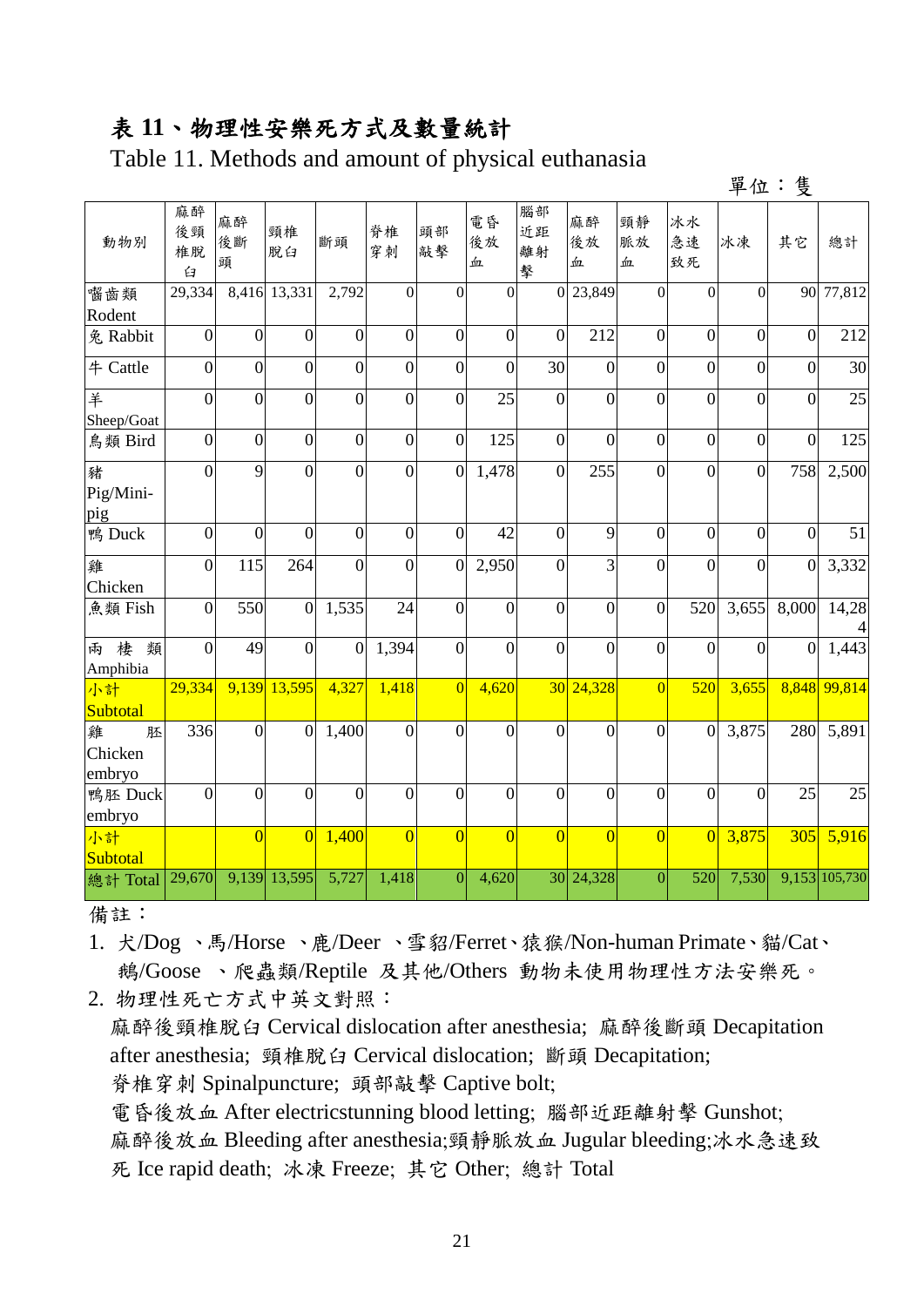#### 表 **12**、化學性安樂死方式及數量統計**-**吸入性

Table 12. Methods and amount of chemical euthanasia (inhalation)

單位:隻

| 動物別 Species of    | 二氧化碳             | 一氧化碳             | 麻醉藥              | 乙醚               | 總計      |
|-------------------|------------------|------------------|------------------|------------------|---------|
| animals           | CO <sub>2</sub>  | CO               | Anesthetic       | Ether            | Tatol   |
| 囓齒類               | 398,001          | 117              | 9,158            | 1,971            | 409,247 |
| Rodent            |                  |                  |                  |                  |         |
| 兔                 | 16,321           | $\boldsymbol{0}$ | 12               | $\boldsymbol{0}$ | 16,333  |
| Rabbit            |                  |                  |                  |                  |         |
| 鳥類 Bird           | 1,429            | $\boldsymbol{0}$ | 137              | $\boldsymbol{0}$ | 1,566   |
| 豬 Pig/Mini -pig   | $\boldsymbol{0}$ | $\boldsymbol{0}$ | 8                | $\boldsymbol{0}$ | $8\,$   |
| 雪貂 Ferret         | $\boldsymbol{0}$ | $\boldsymbol{0}$ | 3                | $\boldsymbol{0}$ | 3       |
| 鴨 Duck            | 987              | $\boldsymbol{0}$ | $\overline{0}$   | $\overline{0}$   | 987     |
| <b>雞 Chicken</b>  | 15,186           | $\boldsymbol{0}$ | $\boldsymbol{0}$ | $\boldsymbol{0}$ | 15,186  |
| 鵝 Goose           | 1,483            | $\boldsymbol{0}$ | $\overline{0}$   | $\overline{0}$   | 1,483   |
| 魚類 Fish           | 80               | $\boldsymbol{0}$ | $\overline{0}$   | $\boldsymbol{0}$ | 80      |
| 兩棲類 Amphibia      | 100              | $\boldsymbol{0}$ | 40               | $\boldsymbol{0}$ | 140     |
| 其他 Other          | $\boldsymbol{0}$ | $\boldsymbol{0}$ | 54               | $\boldsymbol{0}$ | 54      |
| 小計 Subtotal       | 433,587          | <b>117</b>       | 9,412            | 1,971            | 445,087 |
| 雞胚 Chicken embryo | 60               | $\boldsymbol{0}$ | $\boldsymbol{0}$ | $\boldsymbol{0}$ | 60      |
| 小計 Subtotal       | 60               | $\overline{0}$   | $\overline{0}$   | $\overline{0}$   | 60      |
| 總計 Total          | 433,647          | 117              | 9,412            | 1,971            | 445,147 |

備註:牛/Cattle、犬/Dog 、羊 Sheep/Goat、馬/Horse 、鹿/Deer、猿猴/Nonhuman Primate、貓/Cat、爬蟲類/Reptile 及鴨胚 Duck embryo、魚胚 Fish embryo 未使用化學性-吸入法安樂死。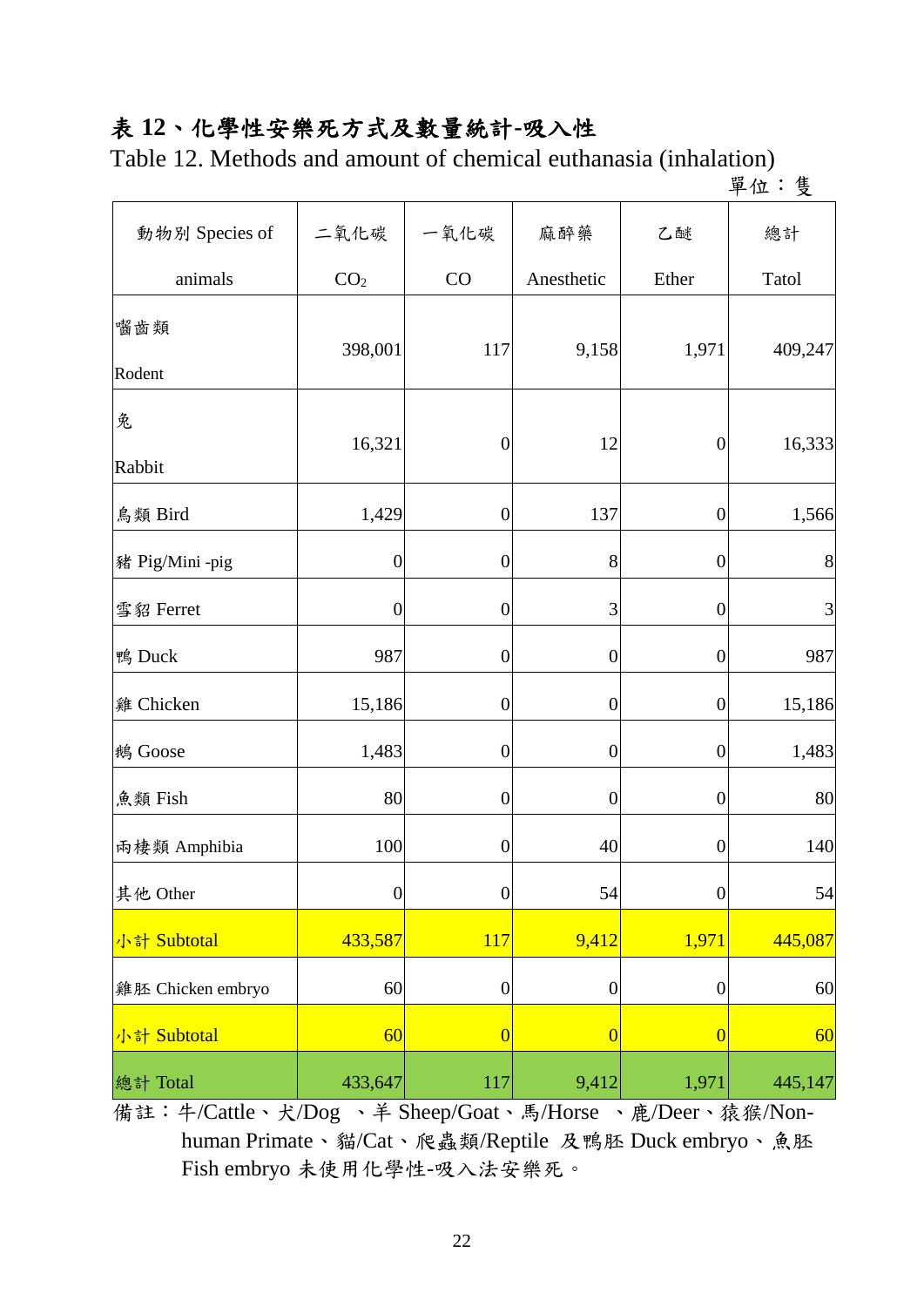#### 表 **13**、化學性安樂死方式及數量統計**-**注射性

Table 13. Methods and amount of chemical euthanasia (injection)

單位:隻

| 動物別<br>Species of<br>animals | 靜脈注射<br>Barbiturate<br>注射液<br>(Intravenous<br>injection<br>/Barbiturate) | 腹腔注射<br>Barbiturate<br>注射液<br>(Intraperitoneal<br>injection/<br>Barbiturate) | 麻醉後靜脈<br>注射 Chloral (Intravenous<br>hydrate | 麻醉後靜脈<br>注射過量<br><b>KCl</b><br>injection/<br>KCl after<br>anesthesia) | 注射過量<br>(overdose<br>injection of<br>Ketamine+<br>Xylazine) | 其他 (Other<br>anesthetic) | 總計<br>(Total)  |
|------------------------------|--------------------------------------------------------------------------|------------------------------------------------------------------------------|---------------------------------------------|-----------------------------------------------------------------------|-------------------------------------------------------------|--------------------------|----------------|
| 囓齒類<br>Rodent                | 843                                                                      | 21,387                                                                       | 458                                         | 3,088                                                                 | 1,372                                                       | 9,494                    | 36,642         |
| 兔<br>Rabbit                  | 304                                                                      | 27                                                                           | $\boldsymbol{0}$                            | 864                                                                   | 31                                                          | 237                      | 1,463          |
| 牛<br>Cattle                  | $\boldsymbol{0}$                                                         | $\boldsymbol{0}$                                                             | $\overline{0}$                              | 5                                                                     | $\overline{0}$                                              | $\overline{0}$           | 5              |
| 犬<br>Dog                     | $\boldsymbol{0}$                                                         | $\boldsymbol{0}$                                                             | $\overline{0}$                              | 9                                                                     | $\boldsymbol{0}$                                            | 147                      | 156            |
| 豬<br>Pig/Mini-pig            | 312                                                                      | $\boldsymbol{0}$                                                             | $\overline{0}$                              | 970                                                                   | 21                                                          | 75                       | 1,378          |
| 猿猴<br>Non-human<br>primate   | $\overline{2}$                                                           | 1                                                                            | $\overline{0}$                              | $\overline{0}$                                                        | $\boldsymbol{0}$                                            | $\overline{0}$           | 3              |
| 鴨 Duck                       | $\overline{0}$                                                           | $\boldsymbol{0}$                                                             | $\boldsymbol{0}$                            | $\boldsymbol{0}$                                                      | $\overline{0}$                                              | $\overline{4}$           | $\overline{4}$ |
| <b>雞 Chicken</b>             | $\boldsymbol{0}$                                                         | $\boldsymbol{0}$                                                             | $\boldsymbol{0}$                            | 200                                                                   | $\boldsymbol{0}$                                            | $\overline{2}$           | 202            |
| 總計 Total                     | 1,461                                                                    | 21,415                                                                       | 458                                         | 5,136                                                                 | 1,424                                                       | 9,959                    | 39,853         |

備註:羊/Sheep/Goat、鳥類/Bird、馬/Horse 、鹿/Deer、雪貂/Ferret、貓/Cat、鵝/Goose、 魚類/Fish、兩棲類/Amphibia、爬蟲類/Reptile 、雞胚/Chicken embryo 及鴨胚/Duck embryo、魚胚/Fish embryo 未使用化學性-注射性安樂死。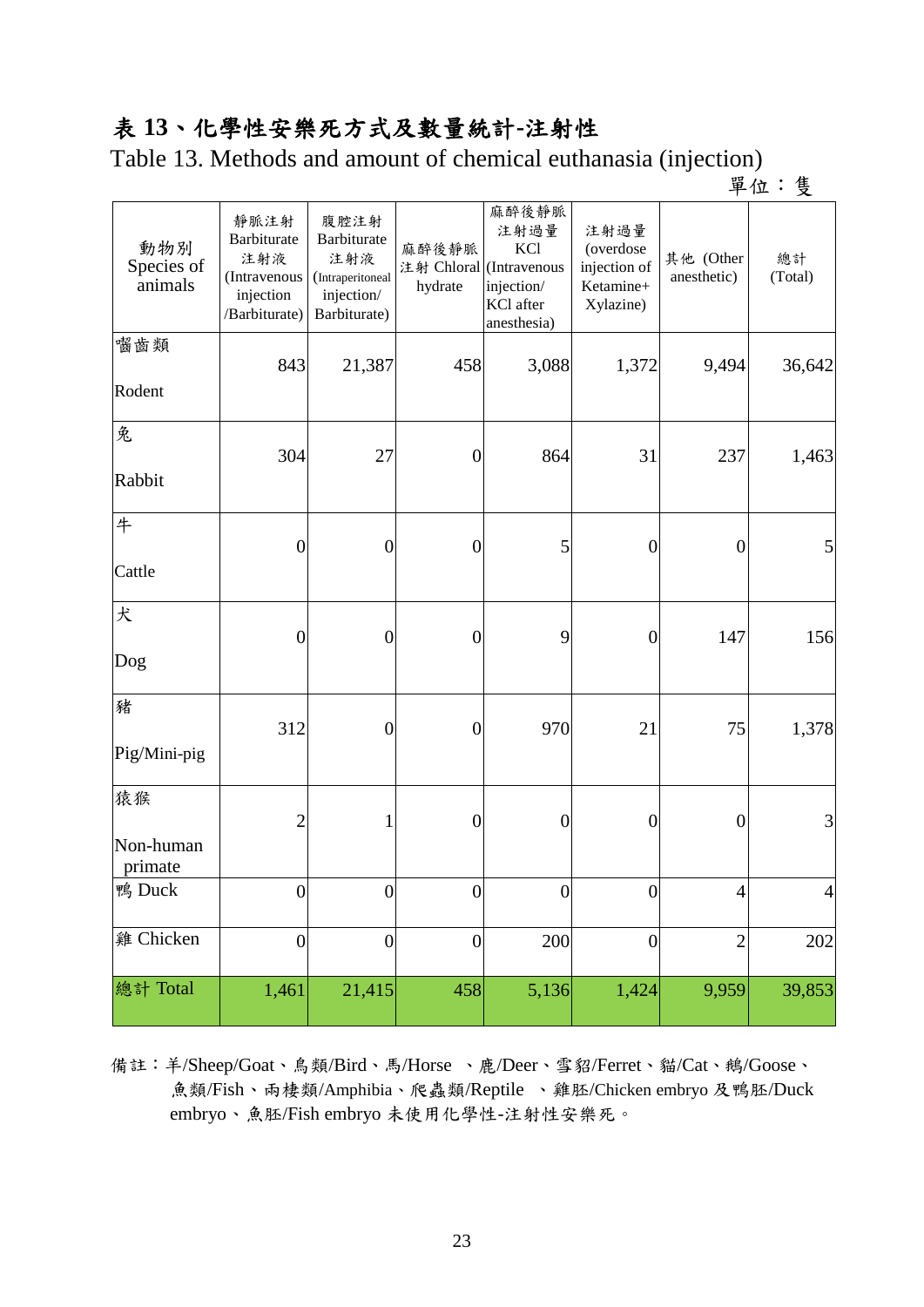# 表 **14**、化學性安樂死方式及數量統計**-**浸浴性

Table 14. Methods and amount of chemical euthanasia (immersion)

單位:隻

|                    |                | <b>TMS</b> | Benzocaine     |                |          |
|--------------------|----------------|------------|----------------|----------------|----------|
| 動物別                | $2-$           | (Tricaine  | HCl            | 其他 Other       | 總計 Total |
| Species of animals | Phenoxyethanol | Methane    | (Benzocaine    | anesthetic     |          |
|                    |                | Sulfonate) | Hydrochloride) |                |          |
| 魚類                 | 1,328          | 59,552     | 7,662          | 866            | 69,408   |
| Fish               |                |            |                |                |          |
| 兩棲類                | $\overline{0}$ | 390        | 287            | $\overline{0}$ | 677      |
| Amphibia           |                |            |                |                |          |
| 小計                 | 1,328          | 59,942     | 7,949          | 866            | 70,085   |
| Subtotal           |                |            |                |                |          |
| 魚胚                 | $\overline{0}$ | 6,500      | $\overline{0}$ | $\overline{0}$ | 6,500    |
| Fish embryo        |                |            |                |                |          |
| 小計                 | $\overline{0}$ | 6,500      | $\overline{0}$ | $\overline{0}$ | 6,500    |
| Subtotal           |                |            |                |                |          |
| 總計                 | 1,328          | 66,442     | 7,949          | 866            | 76,585   |
| Total              |                |            |                |                |          |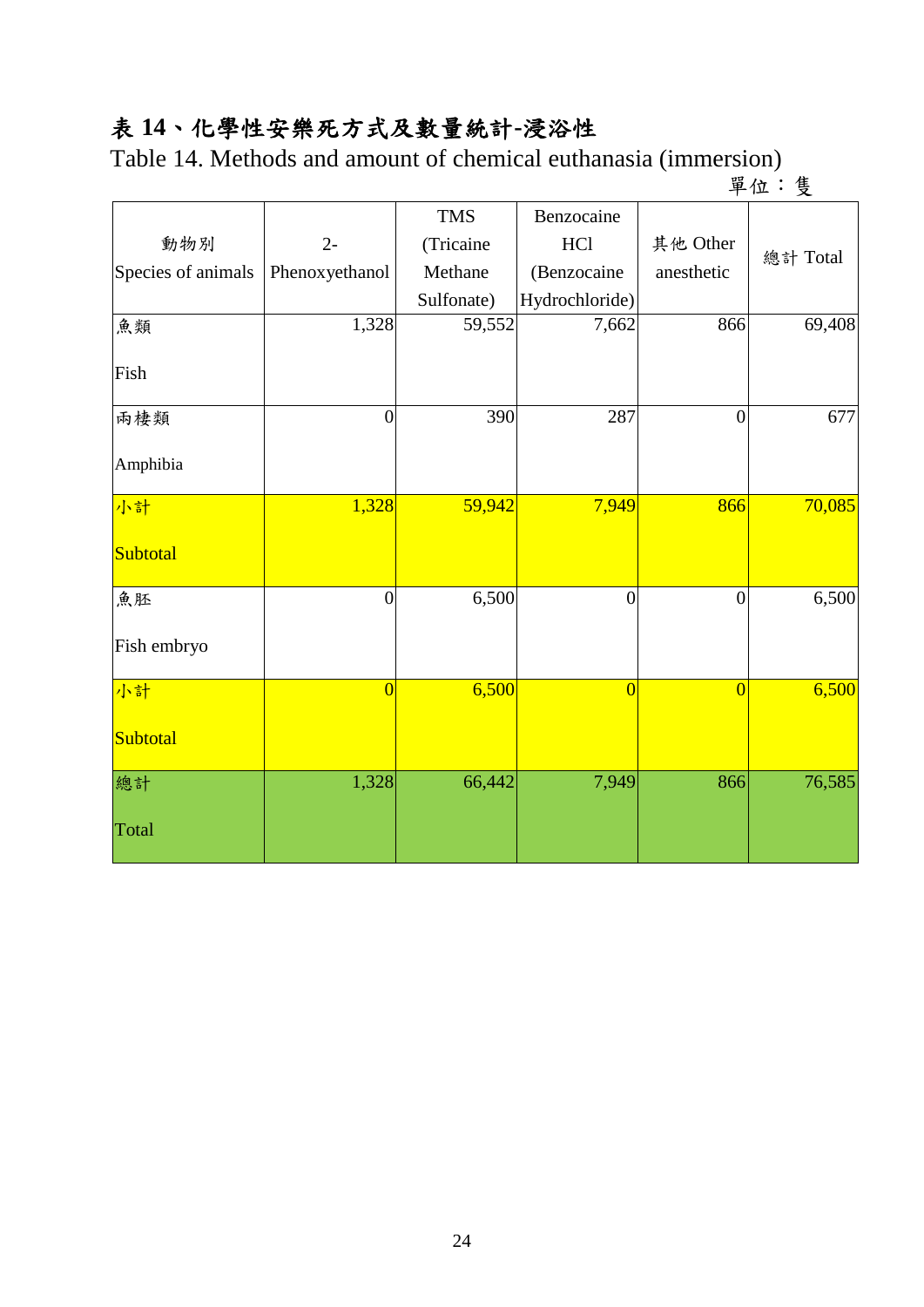# 貳、96~104 年度實驗動物使用情 形統計分析 Statistics of animal utilization from 2007 to 2015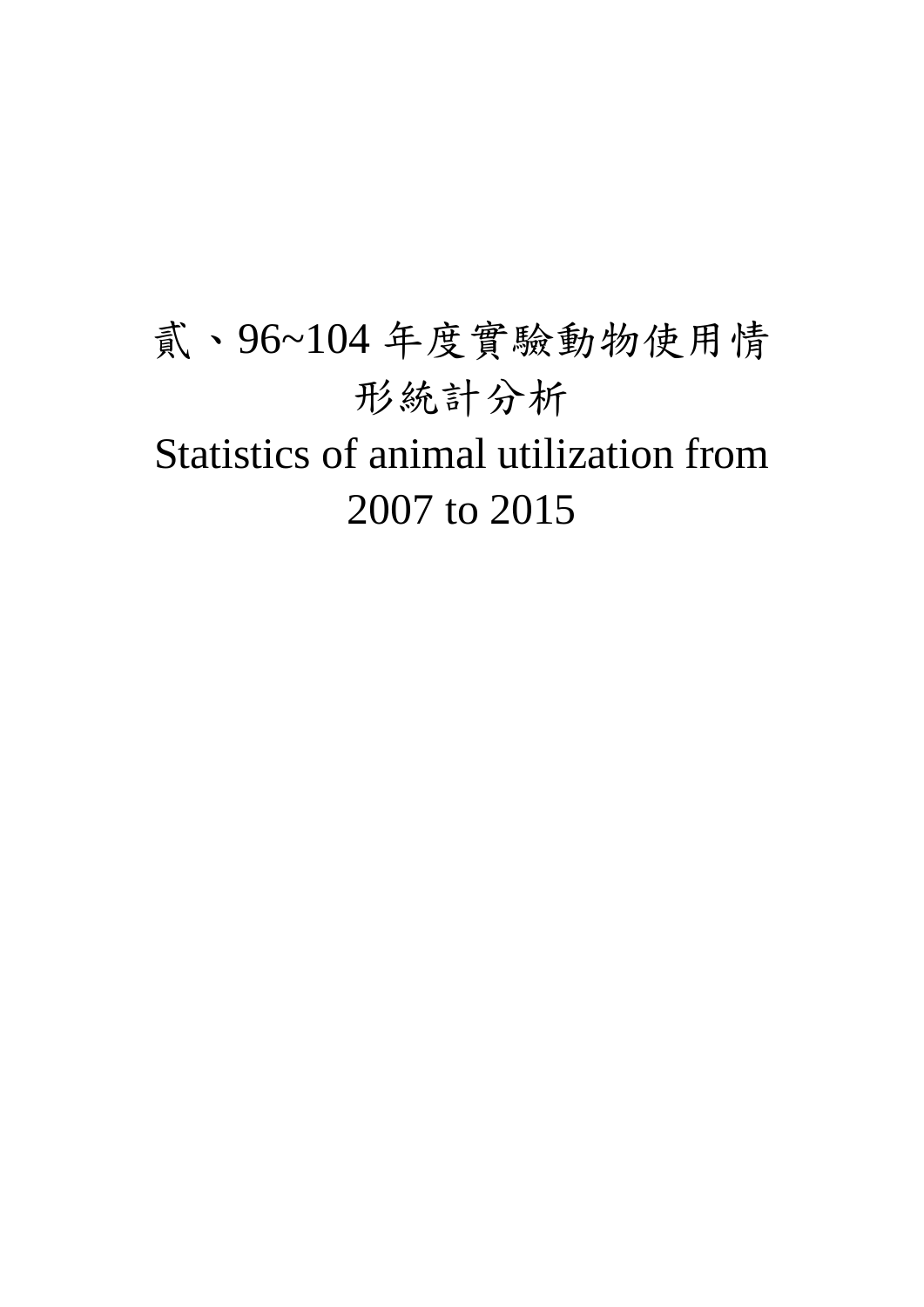#### 表 **15**、**96~104** 年度實驗動物使用數與死亡數

Table 15. Utilization and mortality numbers of laboratory animals from 2007 to 2015

| 年度   | 使用數         | 死亡數       | 死亡率                    |
|------|-------------|-----------|------------------------|
| Year | Utilization | Mortality | Ratio of mortality (%) |
| 96   | 976,605     | 825,221   | 84                     |
| 97   | 840,543     | 680,841   | 81                     |
| 98   | 1,526,725   | 772,248   | 51                     |
| 99   | 1,300,042   | 997,800   | 77                     |
| 100  | 1,009,786   | 663,391   | 66                     |
| 101  | 1,082,627   | 893,264   | 83                     |
| 102  | 1,314,723   | 1,093,374 | 83                     |
| 103  | 1,266,382   | 889,536   | 70                     |
| 104  | 1,589,310   | 847,717   | 53                     |

備註:民國 96 年代表西元 2007 年,依此類推。



#### 圖 **9**、**96~104** 年度實驗動物使用數與死亡數分布。

Figure 9. Bar chart of utilization and mortality numbers of laboratory animals.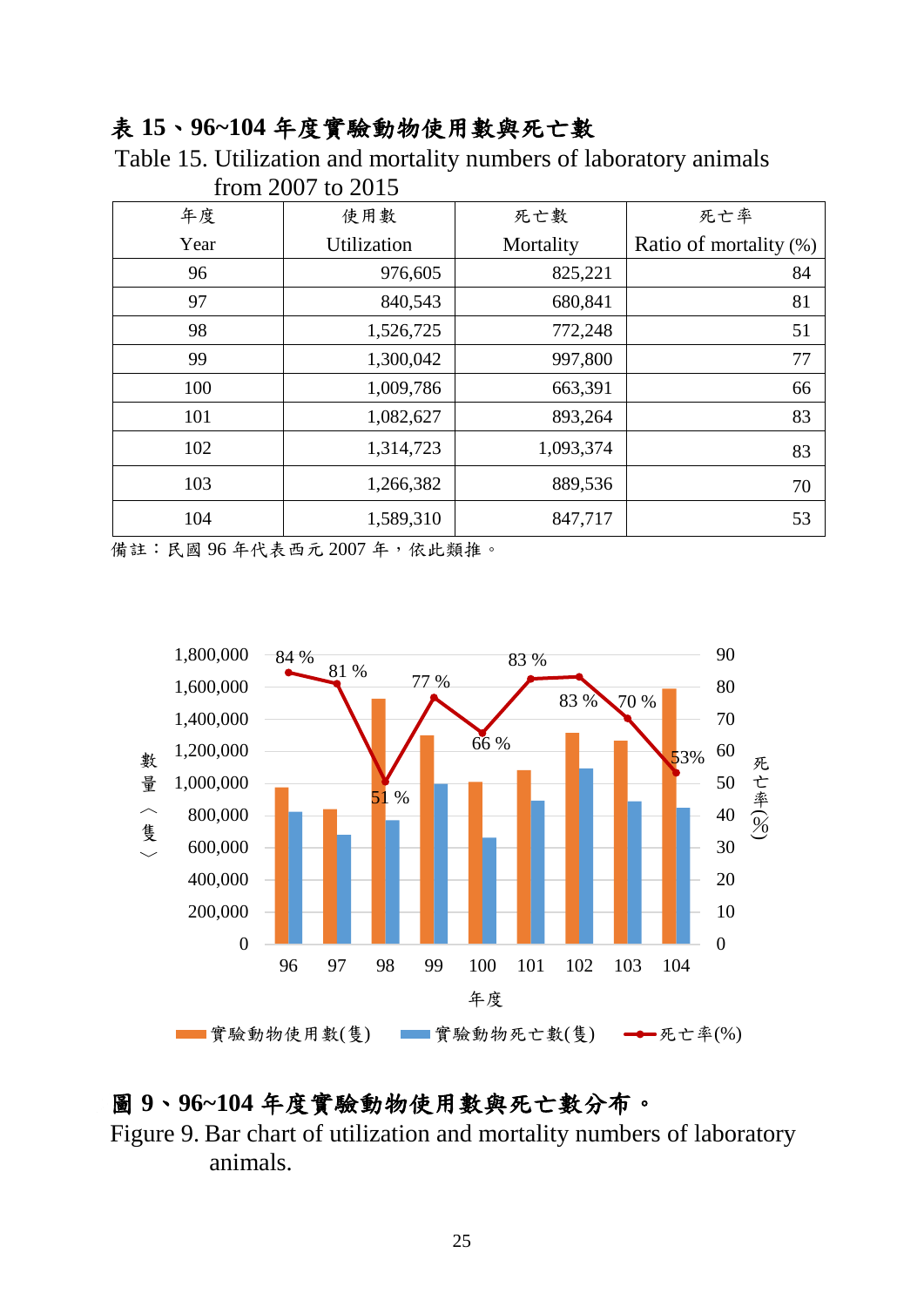#### 表 **16**、**96~104** 年度囓齒類動物使用數與死亡數

Table 16. Utilization and mortality numbers of laboratory animals (rodent) from 2007 to 2015

| 年度   | 使用數         | 死亡數       | 死亡率                    |
|------|-------------|-----------|------------------------|
| Year | Utilization | Mortality | Ratio of mortality (%) |
| 96   | 750,451     | 683,531   | 91                     |
| 97   | 663,338     | 583,360   | 88                     |
| 98   | 1,266,555   | 583,542   | 46                     |
| 99   | 860,425     | 731,161   | 85                     |
| 100  | 620,953     | 454,720   | 73                     |
| 101  | 696,092     | 647,344   | 93                     |
| 102  | 906,335     | 808,931   | 89                     |
| 103  | 667,132     | 522,741   | 78                     |
| 104  | 678,520     | 552,523   | 81                     |

備註:民國 96 年代表西元 2007 年,依此類推。



<sup>■</sup> 醬齒類動物使用數(隻) ■ 醬齒類動物死亡數(隻) → 死亡率(%)

## 圖 **10**、**96~104** 年度囓齒類動物使用數與死亡數分布

Figure 10. Bar chart of utilization and mortality numbers of laboratory animals (rodent) from 2007 to 2015.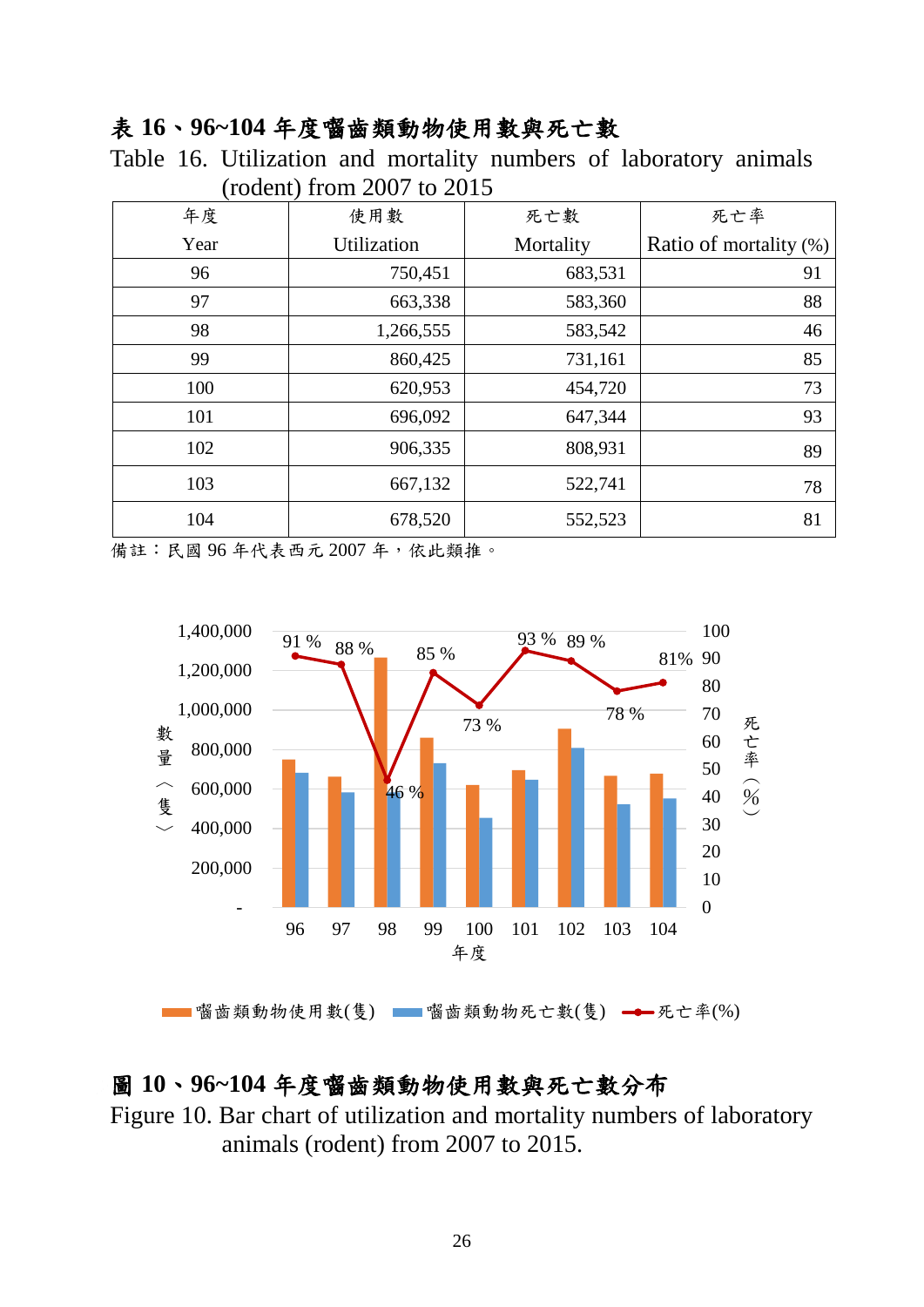#### 表 **17**、**96~104** 年度兔使用數與死亡數

| 年度   | 使用數                | 死亡數       | 死亡率                    |
|------|--------------------|-----------|------------------------|
| Year | <b>Utilization</b> | Mortality | Ratio of mortality (%) |
| 96   | 14,659             | 13,188    | 90                     |
| 97   | 16,041             | 13,368    | 83                     |
| 98   | 23,794             | 22,211    | 93                     |
| 99   | 17,744             | 16,624    | 94                     |
| 100  | 15,660             | 12,155    | 78                     |
| 101  | 14,335             | 12,308    | 86                     |
| 102  | 16,613             | 14,088    | 85                     |
| 103  | 19,821             | 17,442    | 88                     |
| 104  | 20,911             | 18,307    | 88                     |

Table 17. Utilization and mortality numbers of rabbits from 2007 to 2015

備註:民國 96 年代表西元 2007 年,依此類推。



#### 圖 **11**、**96~103** 年度兔使用數與死亡數分布。

Figure 11. Bar chart of utilization and mortality numbers of rabbits from 2007 to 2015.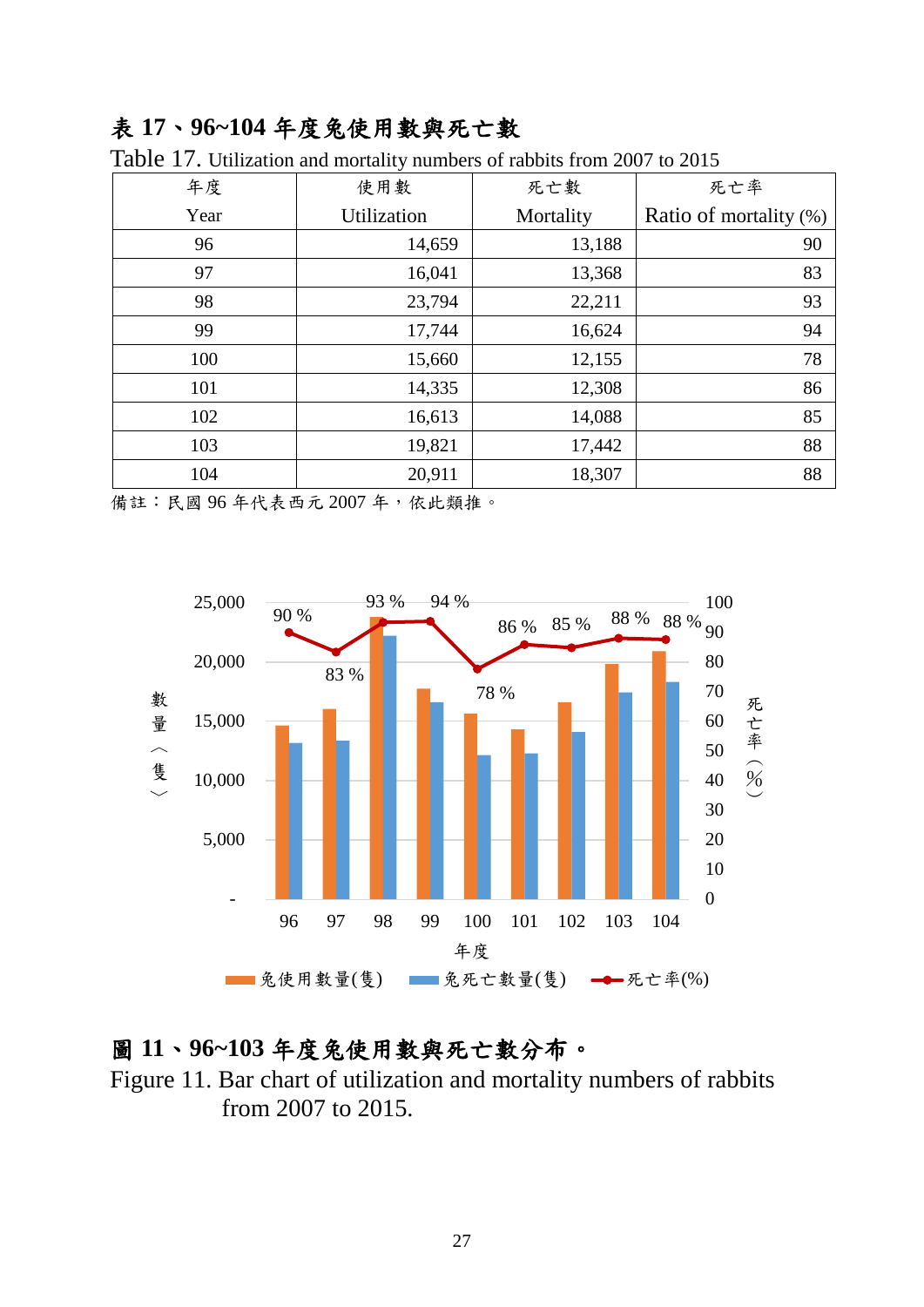#### 表 **18**、**96~104** 年度犬使用數與死亡數

Table 18. Utilization and mortality numbers of dogs from 2007 to 2015.

| 年度   | 使用數         | 死亡數       | 死亡率                    |
|------|-------------|-----------|------------------------|
| Year | Utilization | Mortality | Ratio of mortality (%) |
| 96   | 309         | 99        | 32                     |
| 97   | 247         | 126       | 51                     |
| 98   | 291         | 152       | 52                     |
| 99   | 247         | 117       | 47                     |
| 100  | 349         | 147       | 42                     |
| 101  | 453         | 202       | 45                     |
| 102  | 660         | 149       | 23                     |
| 103  | 1,364       | 133       | 10                     |
| 104  | 1,084       | 163       | 15                     |

備註:

1.民國 96 年代表西元 2007 年,依此類推。

2.104年1,084隻犬,750隻為動物醫院門診病例,實驗後由飼主攜回。



#### 圖 **12**、**96~103** 年度犬使用數與死亡數分布。

Figure 12. Bar chart of utilization and mortality numbers of dogs from 2007 to 2015.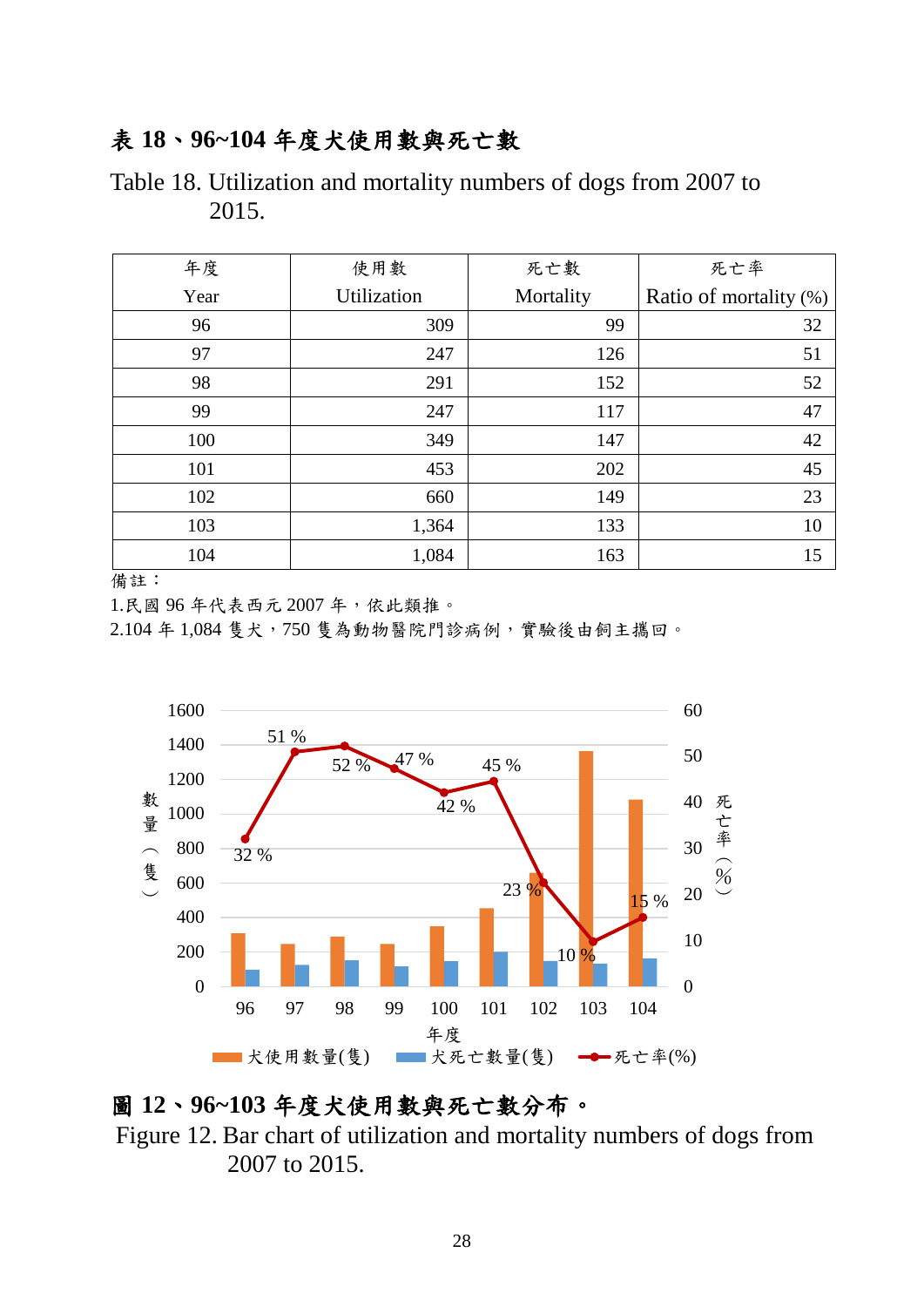#### 表 **19**、**96~104** 年度貓使用數與死亡數

Table 19. Utilization and mortality numbers of cats from 2007 to 2015.

| 年度   | 使用數            | 死亡數            | 死亡率                    |
|------|----------------|----------------|------------------------|
| Year | Utilization    | Mortality      | Ratio of mortality (%) |
| 96   | $\overline{4}$ | 1              | 25                     |
| 97   | 30             | 30             | 100                    |
| 98   | 39             | 34             | 87                     |
| 99   | 130            | 30             | 23                     |
| 100  | 188            | 96             | 51                     |
| 101  | 176            | 92             | 52                     |
| 102  | 93             | $\overline{0}$ | $\Omega$               |
| 103  | 135            | $\overline{2}$ |                        |
| 104  | 425            | $\overline{0}$ | $\Omega$               |

備註:

1.民國 96 年代表西元 2007 年,依此類推。

2.104 年度 425 隻貓使用量,全數為門診病例,監測後由飼主帶回。



#### 圖 **13**、**96~104** 年度貓使用數與死亡數分布。

Figure 13. Bar chart of utilization and mortality numbers of cats from 2007 to 2015.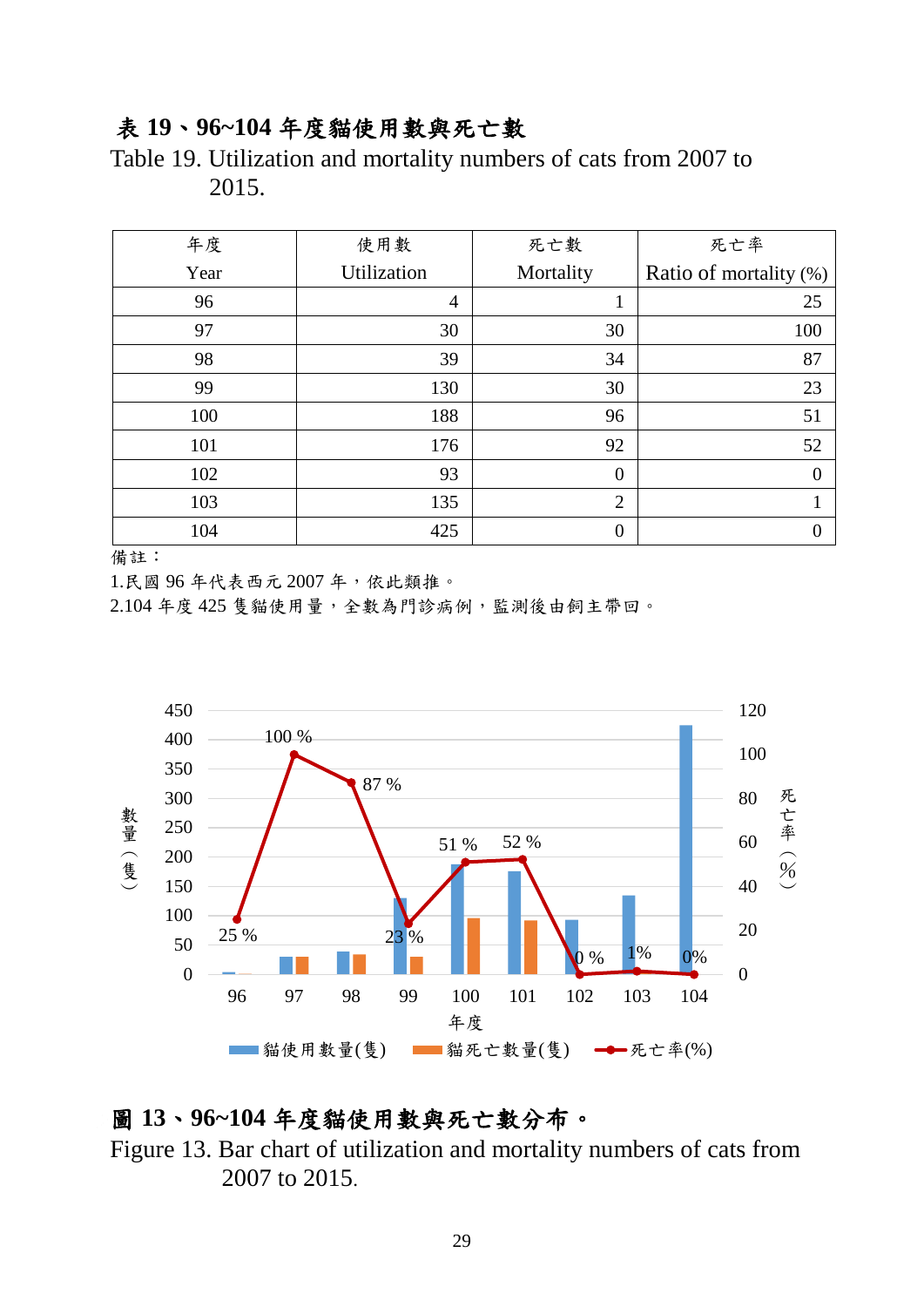#### 表 **20**、**96~104** 年度猿猴使用數與死亡數

Table 20. Utilization and mortality numbers of non-human primates

| 年度   | 使用數            | 死亡數       | 死亡率                       |
|------|----------------|-----------|---------------------------|
| Year | Utilization    | Mortality | Ratio of mortality $(\%)$ |
| 96   | 94             |           |                           |
| 97   | 51             | 19        | 37                        |
| 98   | 7 <sup>1</sup> | 19        | 27                        |
| 99   | 28             | O         | 21                        |
| 100  | 78             |           | 3                         |
| 101  | 89             |           |                           |
| 102  | 55             |           | ∍                         |
| 103  | 96             | 6         | 6                         |
| 104  | 45             |           | Q                         |

from 2007 to 2015

備註:

1.民國 96 年代表西元 2007 年,依此類推。

2.104 年度 45 隻猿猴動物使用量中有 24 隻為野外捕抓,監測後原地野放。



#### 圖 **14**、**96~104** 年度猿猴使用數與死亡數分布。

Figure 14. Bar chart of utilization and mortality numbers of nonhuman primates from 2007 to 2015.